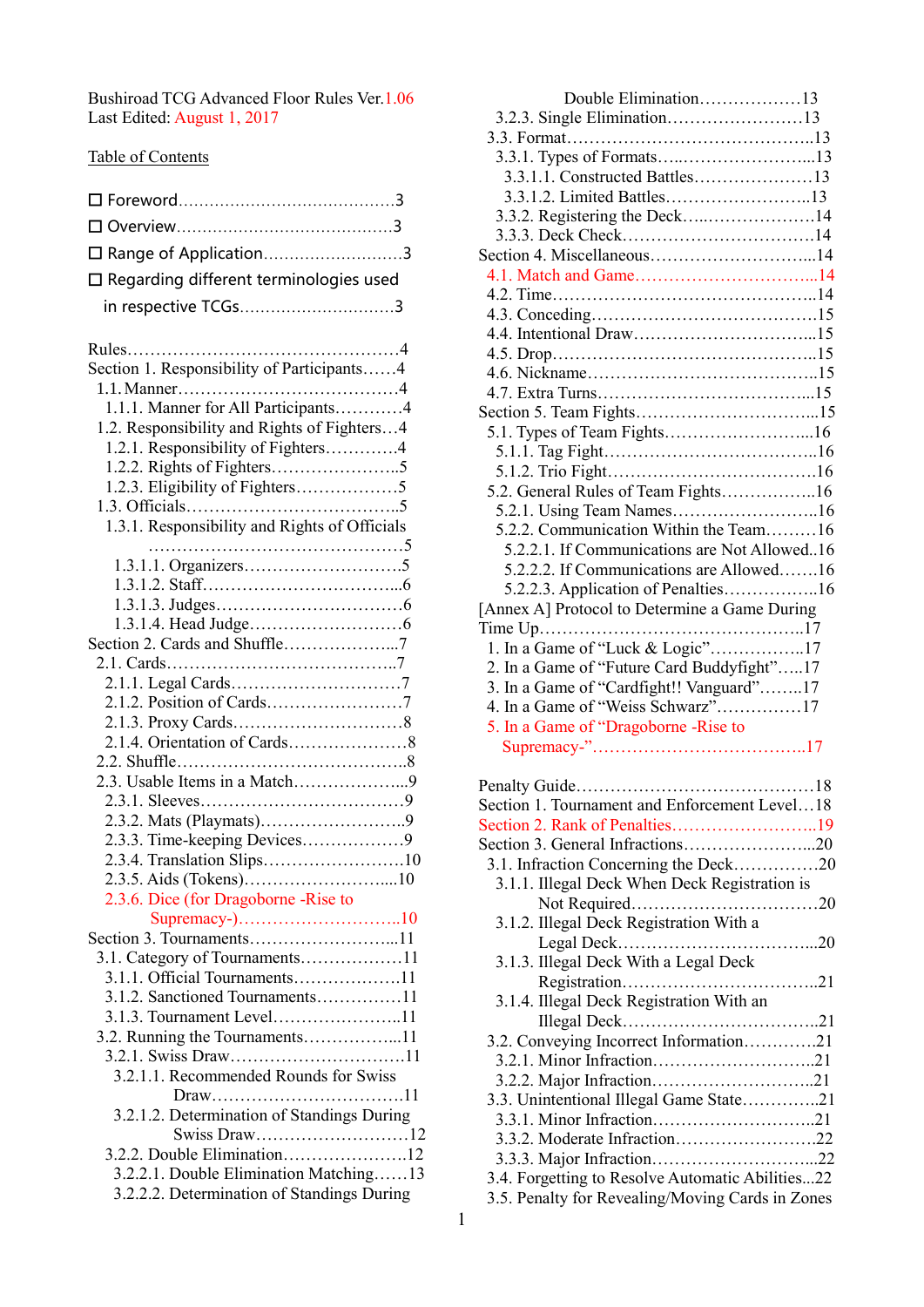| 3.5.1. Failure to Reveal Cards22                |
|-------------------------------------------------|
| 3.5.1.1. In the Case When the Card can          |
|                                                 |
| 3.5.1.2. In the Case When the Card cannot       |
| be Distinguished22                              |
| 3.5.2. Failure to Discard Cards22               |
|                                                 |
|                                                 |
| 3.6. Handling Cards in an Area Where Sequence   |
|                                                 |
| 3.6.1. Card Sequence is Altered23               |
|                                                 |
| 3.6.1.1. Small Number of Affected Cards23       |
| 3.6.1.2. Large Number of Affected Cards24       |
| 3.6.2. Made it so Cards Can be Distinguished24  |
| 3.7. Overlooking Infractions by Accident24      |
| 3.7.1. The Infraction Originates from           |
| the Opponent's                                  |
| Cards24                                         |
| 3.7.2. The Infraction Originates from           |
| the Fighter's Own Cards24                       |
| 3.8. Unsportsmanlike Conduct24                  |
| 3.8.1. Minor and Moderate Unsportsmanlike       |
|                                                 |
| 3.8.2. Major Unsportsmanlike Conduct25          |
| 3.8.3. Severe Unsportsmanlike Conduct25         |
|                                                 |
| 3.9.1. Common Tardiness25                       |
| 3.9.2. Severe Tardiness25                       |
| 3.10. Failure to Play the Proper Match25        |
|                                                 |
| 3.11.1. Random Marking of Cards25               |
| 3.11.2. Patterned marking of Cards26            |
| 3.12. Improper Shuffle 26                       |
| 3.13. Placing Cards in Sequence26               |
| 3.14. Excessive Handling of Cards in Areas      |
| Besides the Hand26                              |
| 3.15. Improper Behaviour that Interferes with   |
| Operation of the Tournament26                   |
| 3.16. Consumption of Food while Playing         |
|                                                 |
| 3.17. Use of Unnecessary Electronic Devices     |
|                                                 |
|                                                 |
| 3.19. Infractions Related to Score Sheets27     |
| 3.19.1. Improper Results Written                |
| on a Score Sheet27                              |
|                                                 |
| 3.19.3. Losing a Score Sheet27                  |
|                                                 |
|                                                 |
|                                                 |
|                                                 |
|                                                 |
| 3.21. Excessive Hand Shuffling28                |
| 3.22. Infractions Related to Dice (Dragoborne - |
|                                                 |
|                                                 |
|                                                 |

| $^{22}$      |                                      |  |
|--------------|--------------------------------------|--|
| $^{22}$      |                                      |  |
|              |                                      |  |
| $22^{\circ}$ |                                      |  |
|              |                                      |  |
| $^{22}$      |                                      |  |
| $^{22}$      | 4.3. Asking for Outside Assistance29 |  |
| 23           | 4.4. Giving Outside Assistance30     |  |
| 23           |                                      |  |
|              |                                      |  |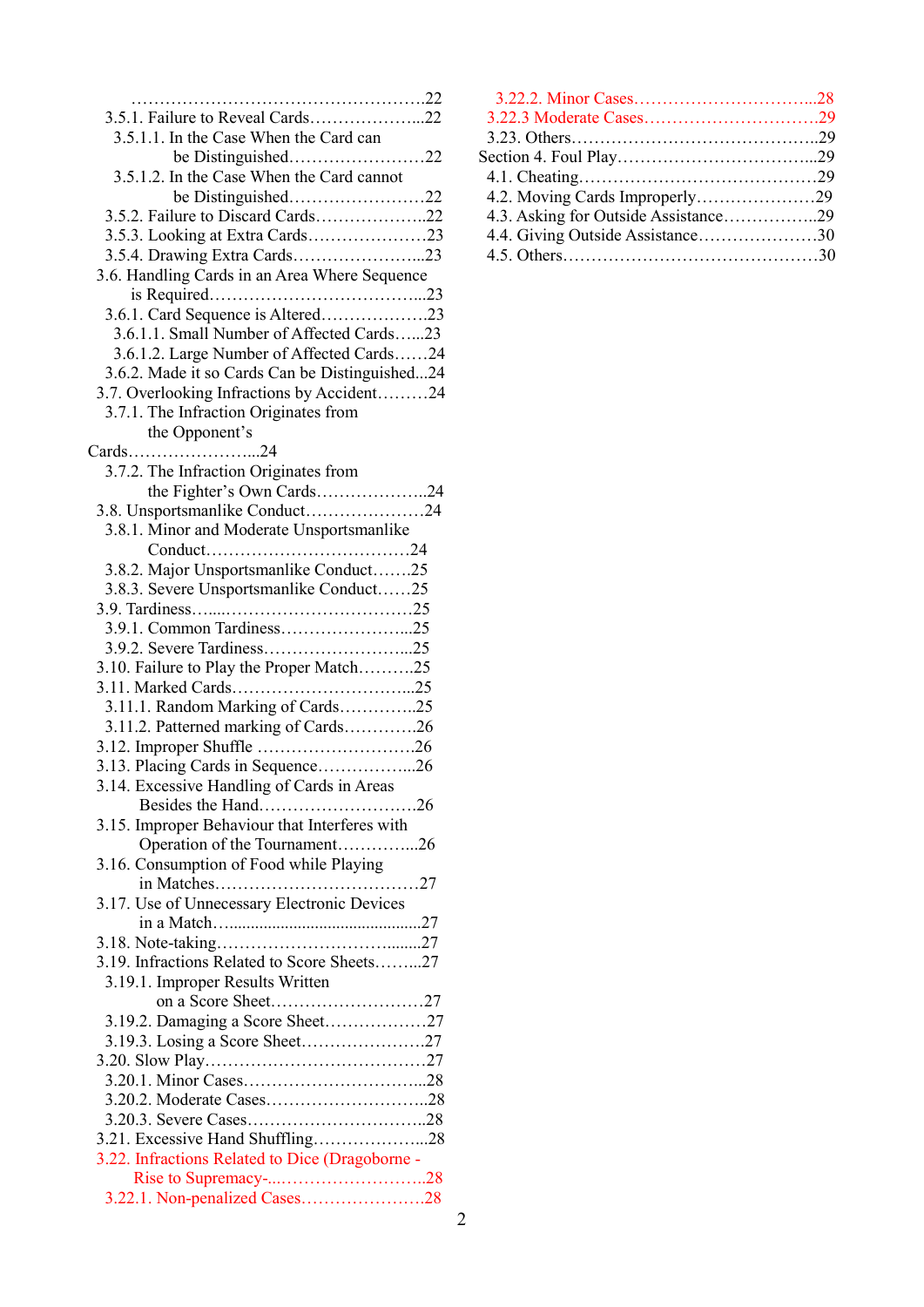# **Special Notice**

The contents of this rulebook are translated from the Japanese version of Bushiroad TCG Advanced Floor Rules ver. 1.05.

To ensure that the integrity of the floor rules are the same for the games across different languages, the following notices are to be followed.

- Should there be any conflict between the rules stated in English and Japanese, the rules within the Japanese version takes precedence.
- Should there be any conflict between the rules stated in different versions, the latest version of the rules will take precedence.
- These rules include additional sections and additions to existing sections that are exclusive to the English edition. Additional sections will be in a text box, while additions to existing sections will be in blue text.
- Some portions of the Japanese version of the Bushiroad TCG Advanced Floor Rules are omitted to focus only on the rules that pertain to the games with English editions.

# ☐ **Foreword**

This document(Advanced Floor Rules) contains the detailed regulations of holding, or participating in a tournament. It is highly recommended that tournament organizers, judges as well as fighters taking part in high level tournaments read and understand the stated rules to the best of their abilities.

For fighters who are taking part in general tournaments, it is recommended to read and understand each game's comprehensive rules, but the details of this document is not required.

# ☐ **Overview**

Floor rules are the rules that maintain the fairness of our tournaments. All participants need to follow the floor rules in order for tournaments to be run fairly and smoothly so that all participants can enjoy themselves.

Anyone who interferes with the fairness of our tournaments will be penalized according to the penalty guidelines written in these rules and Bushiroad may take further action if necessary.

#### ☐ **Range of Application**

These rules apply to every official tournament held or sanctioned by Bushiroad. These rules apply to the following trading card games (TCGs).

「Luck & Logic」 「Future Card Buddyfight」 「Cardfight!! Vanguard」 「Weiss Schwarz」 「Dragoborne -Rise to Supremacy-」

Although the contents of these rules can be used as the guidelines for handling our tournaments, the handling of situations need not necessarily be bound by these text. When handling different situations, the most important response is to be flexible and provide the most appropriate settlement. Also, when handling tournaments with specific requirements and guidelines, the settlement of situations should place those requirements and guidelines as priority.

# ☐ **Regarding different terminologies used in respective TCGs**

The term "Player" in Weiss Schwarz and Luck & Logic is referred to as the "Fighter" in these rules. As a standard, all similar terminology to describe the above are all referred to as the "Fighter" in these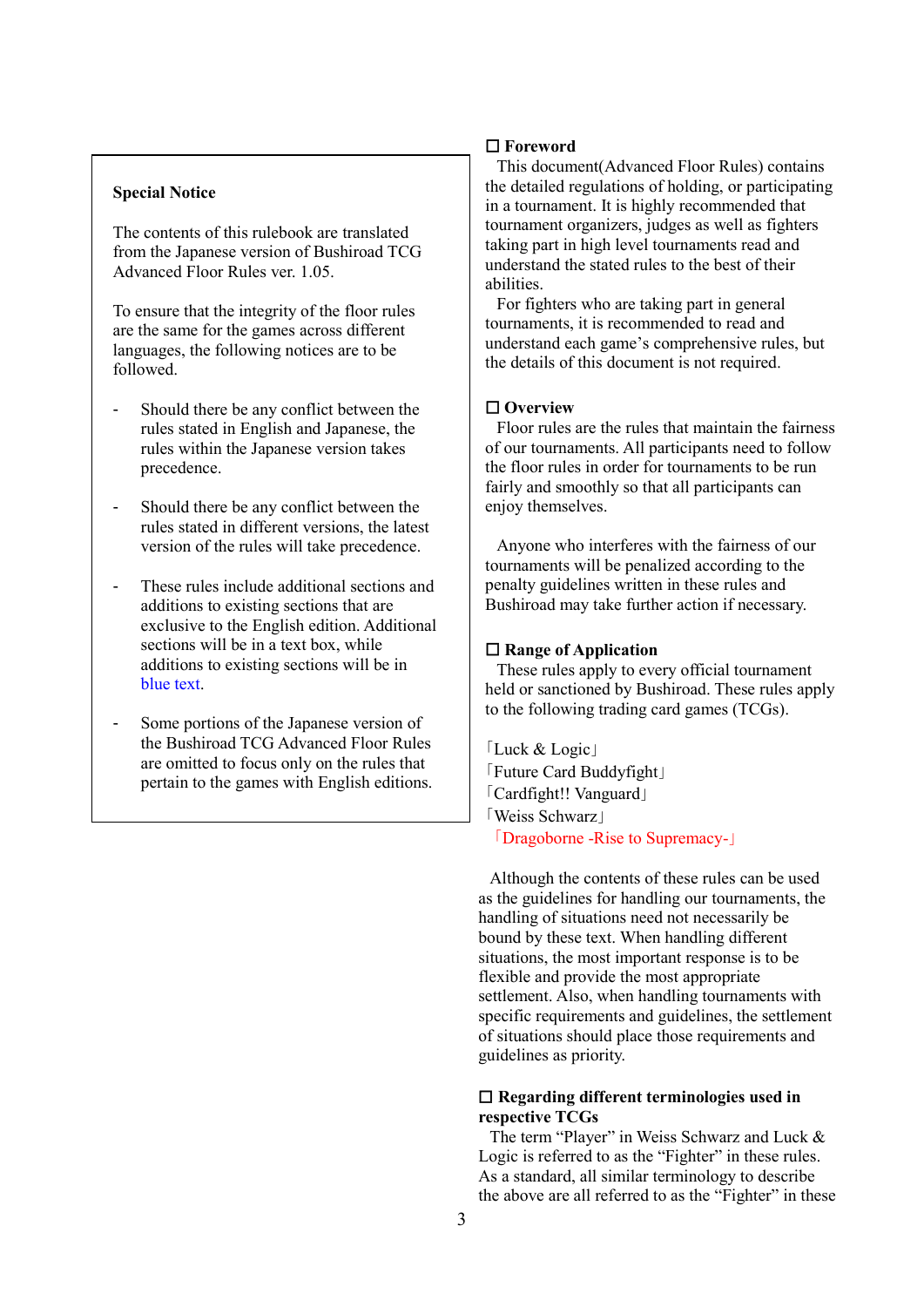rules as well.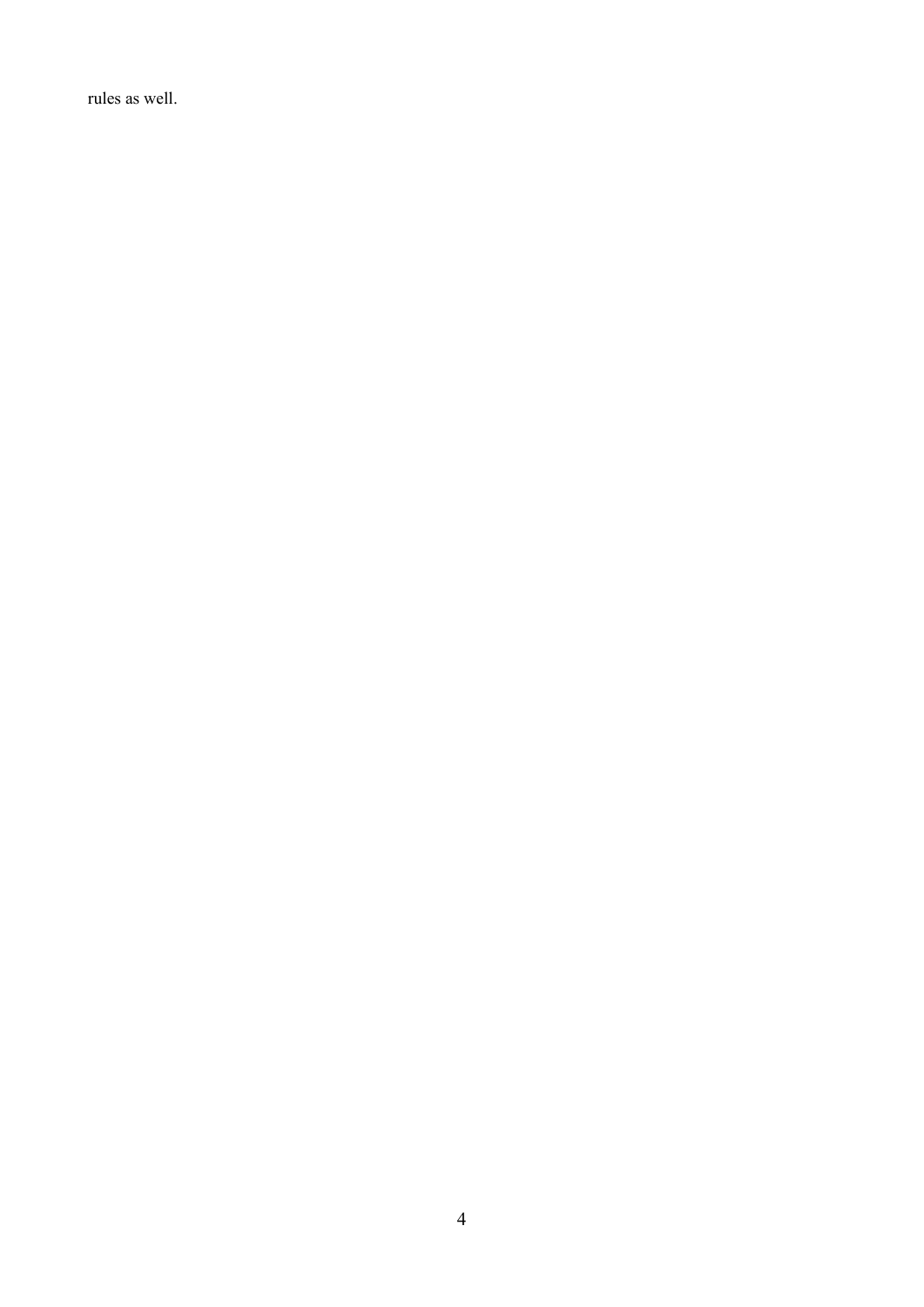# **Rules**

#### **Section 1. Responsibility of Participants**

### **1.1. Manner**

Any behavior lacking in dignity may be penalized.

### **1.1.1. Manner for All Participants**

In this section, all people attending our tournaments, such as fighters, audience, press, judges, organizers and staffs are called participants.

Rules in this section apply to all people in our tournaments, including people not actually participating in the tournaments, such as the press or audience. The organizer can decide to apply any penalty, such as ejection from the venue, to anyone with extremely bad behavior.

All participants are to behave with common sense in the tournament area, venue and areas surrounding the venue.

All participants are to make an effort to keep the tournaments fair. They also have to make an effort to keep the tournaments enjoyable for everyone.

Especially in highly competitive tournaments, all participants must understand and follow the rules and guidelines to the fullest of their capabilities presented by Bushiroad.

#### **1.2. Responsibility and Rights of Fighters**

All participants playing in our tournaments are called fighters. In this section, we define the responsibility and rights of fighters.

#### **1.2.1. Responsibility of Fighters**

#### \* Understand the rules and mannerisms

All fighters must know the basic rules of the game they are playing and display basic manners during the tournament. Especially in highly competitive tournaments, they are also responsible for understanding the latest comprehensive rules, floor rules, errata on cards and guidelines. All fighters must also follow any rulings and instructions given by the organizer, staffs, head judge and judges.

#### \* Strive for fair play

All fighters must cooperate with officials in order for the tournament to progress fairly and smoothly.

All fighters are also have to display good sportsmanship and be respectful towards their opponents.

#### \* To not commit foul play

Fighters must not commit any kind of foul play, any action that may be suspected as a foul play and any behavior that lacks sportsmanship. When a fighter commits any kind of foul play, hinders the progress of a tournament or behaves in a way that harms the quality and reliability of a tournament, the organizer or judges may apply penalties, such as disqualification or ejection from the venue.

When any kind of infraction occurs, judges may apply penalties to the fighters. It is the fighters' responsibility to adhere to the penalty meted out. Fighters who dispute against or do not follow the instructions by thee head judge, organizers or staff present may be penalized. Fighters cannot ask judges to retract the penalties given to their opponents.

Fighters should not attempt to lead his or her opponent to be penalized. Penalties should only be given as a result of infractions, so any deliberate action to get his or her opponent penalized will be regarded as unsportsmanlike conduct or deemed as foul play.

# \* Prepare the deck and materials

Fighters are to bring their own materials needed to attend the tournament. For example, in constructed format tournaments, fighters are required to have his or her own legally constructed deck, and in a tournament that requires writing a score sheet, fighters are required to have a pen.

Fighters are to keep his or her deck legal during the tournament. Fighters are to ensure that the number of cards in their deck, and the condition of the cards and sleeves are legal.

#### \* Be effective in communicating

Fighters are to take his or her seat at the beginning of each match. Being late for a match may result in a penalty. Any fighter who does not show up at the table until the end of a match is considered to have forfeited the tournament.

Fighters must declare all actions clearly to his or her opponent, as well as to communicate and understand the actions of their opponents. When a fighter moves any card, he or she needs to move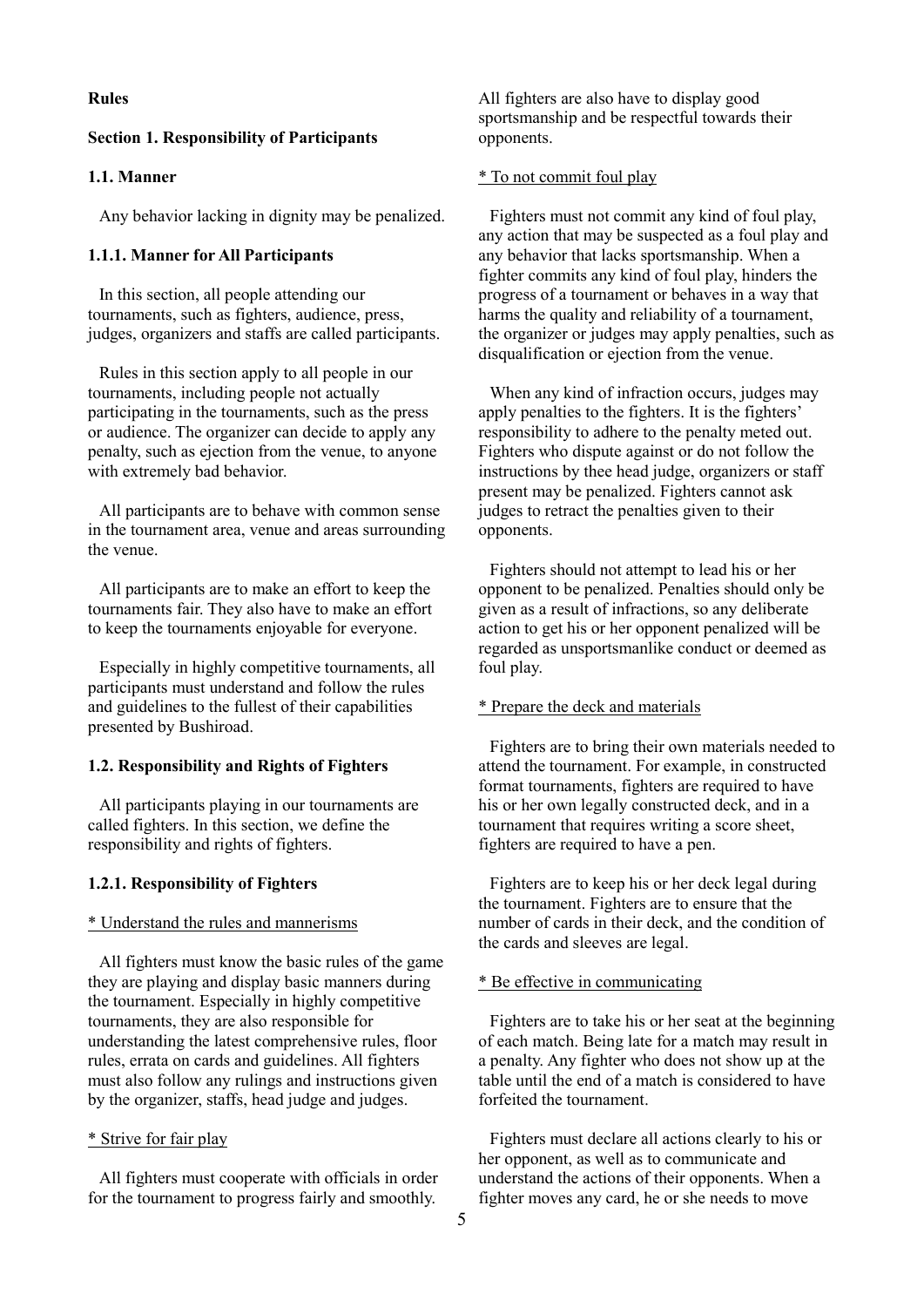them one by one, showing it clearly to his or her opponents. In particular, during the drawing of multiple cards, infractions due to drawing too many cards may occur when multiple cards are added to the hand at the same time, and thus not recommended.

If a fighter needs to leave the table during a match, he or she is to ask his or her opponent and seek permission from a judge.

Any fighter who does not follow the rules in this section, or are banned from joining the tournament due to prior penalties, may be subjected to investigation by Bushiroad. As a result, that fighter may receive a penalty to have his or her results and / or prizes forfeited from the tournament, and/or be suspended from participating in future tournaments as a fighter.

## **1.2.2. Rights of Fighters**

All fighters have the right to call for a judge in order to ask any questions that arise during a match. Only fighters playing in the match can ask judges to judge their match. However, if any kind of rule infraction occurs during a match, the audience can also call for a judge. In this case, the audience cannot stop the match. Fighters do not have the right to ask particular judges to spectate their match.

All fighters have the right to appeal to the head judge if he or she has any uncertainty with the ruling by other judges. However, in a tournament with multiple judges, fighters cannot ask the head judge directly for rulings without having been ruled by any other judges.

Ruling done by the head judge is the final ruling, and fighters cannot appeal against it. Fighters can appeal to Bushiroad after the tournament if they are not convinced by the ruling of the head judge. However, the results of the tournament will not be altered.

Judges can give extra time or turns to the match if they take more than one minute to make the ruling. In this case, the judge must take note and inform the fighters how much extra time or turns they gave and indicate on the fighters' score sheets.

### **1.2.3. Eligibility of Fighters**

Anyone who does not meet any of the criteria below is eligible to participate in tournaments as a fighter:

- \* Organizer of the tournament
- \* Staffs of the tournament
- \* Head judge of the tournament
- \* Judges of the tournament
- \* Any fighters banned from the tournament by Bushiroad
- \* Any fighters who do not possess qualifications required to participate in the tournament
- \* Any fighter asked not to participate by any other guidelines from Bushiroad.

e.g. Fighters cannot participate in a tournament without an invitation if it is an invitational event for winners of qualifying events.

e.g. Male fighters cannot participate in a tournament for female fighters only.

e.g. A fighter already qualified for an event might be banned from future qualifiers for the same event.

All people who meet the criteria below, unless otherwise authorized by Bushiroad, cannot participate in any level 2 or 3 tournament.

\* Employee of Bushiroad.

\* Designer or developer of any of the cards used in the tournament, or former designer or developer that had been working in that post within the last year.

\* Anyone who knows the details of undisclosed cards from a card set one month prior to its release.

Person(s) who have non-public information of cards up to one month prior to its official release, cannot participate in any level 2 or 3 tournaments, unless special permission is granted by Bushiroad.

Person(s) with non-public information of card sets must understand the confidentiality of such details, and cannot disclose them to other parties without prior consent from Bushiroad. Furthermore, it is prohibited to seek or attempt to seek details of undisclosed card sets prior to its official release. These actions do not only affect the fairness of tournaments, but also diminish the fun and anticipation of the other fighters.

### **1.3. Officials**

# **1.3.1. Responsibilities and Rights of Officials**

All organizers, staffs and judges are officials. In this section, we define the responsibilities and rights of the officials.

#### **1.3.1.1. Organizers**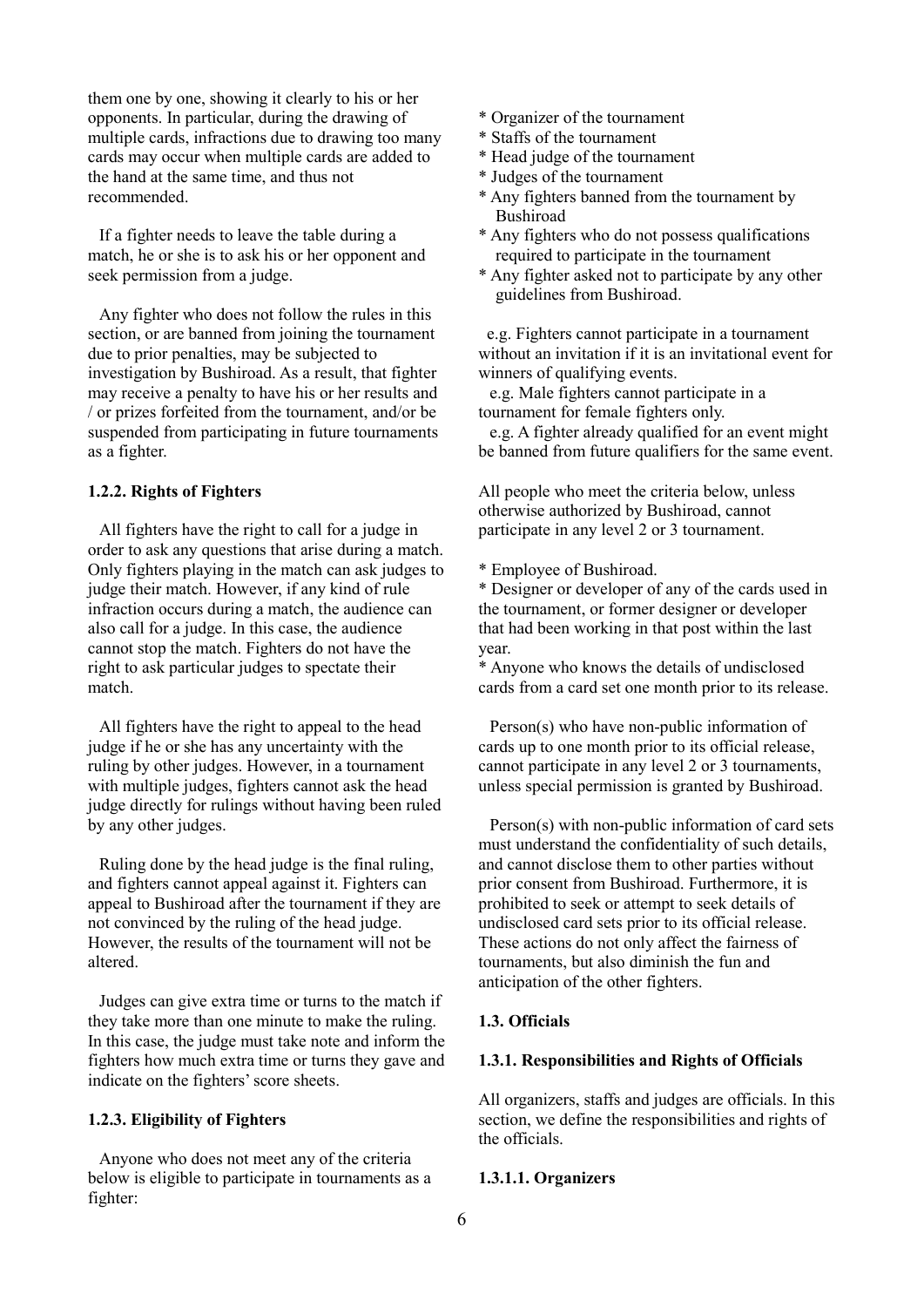Organizers have the responsibility to manage the tournament. Furthermore, organizers must make efforts to handle the tournaments smoothly. Organizers are not required to be certified judges, but sufficient experience in running tournaments is preferred.

All tournaments must have one organizer.

Organizers have the full responsibility to run and report the tournament, and at the same time have the highest authority with regards to the tournaments that he or she organizes. Organizers have the right to publish images of the tournament and information of decks used by fighters during the tournament. However, they must pay full respect to any legal rights the participants have.

Staff, head judge and judges can concurrently be organizers.

# \* Responsibilities of Organizers

To have a sanctioned tournament, organizers must prepare a venue to run the tournament, as well as any staff and equipment necessary to run it. Then, he or she must apply to Bushiroad through the proper channels in order to run the tournament.

After the tournament has been approved by Bushiroad, he or she must announce it to the public. In the announcement, he or she is required to show the venue, date, time, format and any other information that fighters should know.

During the tournament, organizers must make an effort to run the tournament fairly and smoothly, and be careful not to cause any trouble to anyone or anything around the venue. After the tournament, he or she must report the tournament details to Bushiroad in the specified format, and return any tournament kit if required.

### **1.3.1.2. Staff**

Staff are people who manage the tournament, such as scorekeeper, timekeeper and paperwork staff. Staff do not require the knowledge and skills to be a judge, but have to make efforts to keep the tournament running smoothly.

All tournaments must have at least one staff. Staff are assigned by the organizer.

Organizer, head judge and judges can concurrently be staff.

### **1.3.1.3. Judges**

Judges have the right to make rulings to fighters. All the rulings made by judges other than the head judge can be overruled by the head judge.

All tournaments must have at least one judge. Judges are assigned by the organizer.

Organizers and staff can concurrently be judges.

All judges must have sufficient knowledge of the rules to give fair rulings. Especially in the case of head judge, an adequate amount of experience as a judge is highly recommended.

All judges have to make an effort to cooperate with other officials and fighters to run the tournament fairly and smoothly. Additionally, all judges need to act as a good role model for all fighters. Judges should not perform any actions that may be seen as unfair.

All judges can step in during any match if they find any infractions or foul play by fighters. All judges also have the right to correct and give penalties to matches with infractions of the comprehensive rules or the floor rules, regardless of who noticed the infractions.

All judges are expected to work actively to correct any kind of situation that may harm the fairness or integrity of the tournament. All judges must be fair to all fighters to make fair rulings, and must not tolerate any kind of foul play.

## **1.3.1.4. Head Judge**

Head judges have the right to make the final ruling for all rules and cards in the tournament. Additionally, he or she is responsible for all the rulings made by the judges. Any ruling made by the head judge generally cannot be overruled in that tournament.

All tournaments must have one head judge. The head judge is designated by the organizer from among the judges. For tournaments of a bigger scale where fighters are split into blocks, a head judge may be appointed for each individual block. When blocks are merged, the head judge must then be reduced to only one.

Organizers and staff can concurrently be a head judge.

The head judge must act as a good role model for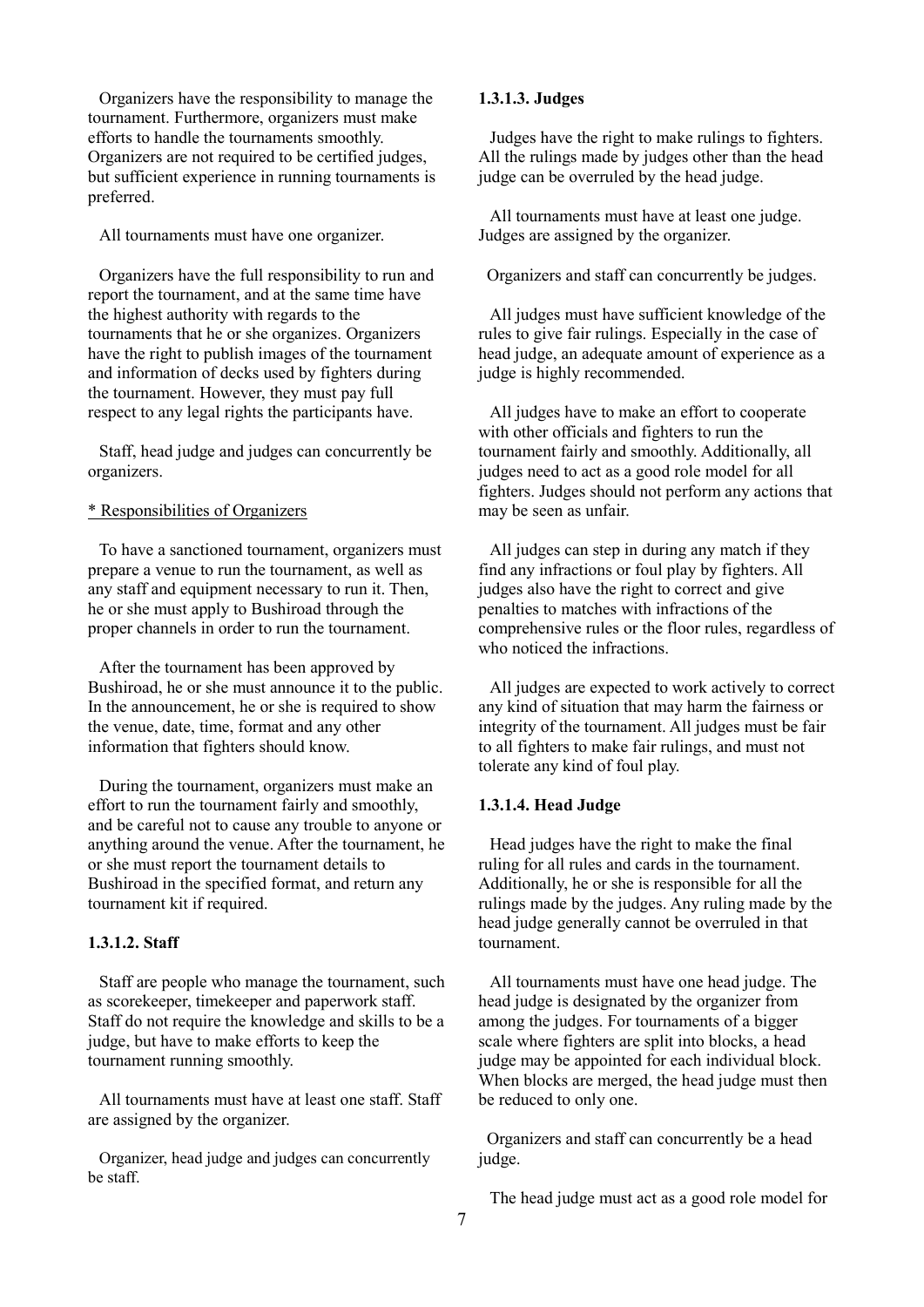all fighters and judges.

If the head judge receives any appeal from fighters who have doubt about the rulings made by other judges, he or she has the right to overrule the previous ruling and make the final ruling in the tournament. If there are judges besides the head judge in the tournament, the head judge should not make the first ruling.

The head judge may give disqualifications to any fighter that may threaten a smooth and fair tournament, and may also eject those fighters from the venue after receiving permission from the organizer. Additionally, he also has the right to eject any participants from the venue after receiving permission from the organizer.

The head judge must report to Bushiroad either directly or through the organizer if he or she had given any disqualification or ejection during a tournament.

# **Section 2. Cards and Shuffle**

This section explains the rules for cards and shuffling, as well as the items which can be used during tournaments.

### **2.1. Cards**

### **2.1.1 Legal Cards**

In a tournament, all cards created by Bushiroad or parties recognized Bushiroad are legal for use in their respective TCG.

All fighters are required to use opaque sleeves so that cards cannot be distinguished from the back side or edges.

All sleeves must be the same and cannot be distinguishable from one another (for Buddyfight, players may use different sleeves for their main deck and flag, and for Dragoborne -Rise to Supremacy-, players may use different sleeves for their main deck and banners). Any kind of holograms or print on sleeves must not hide any information on cards that are needed to play the game. Besides the card used in the fights, other cards or printed items may not be inserted in the same sleeve. Details on sleeve use will be covered in a later part of this document.

If a fighter finds his or her opponent's sleeves to be in a condition that cards may be distinguishable from the backside or edges, he or she may ask a judge to check if those sleeves are legal to use in the tournament. If the judge finds the sleeves to be illegal, he or she will prohibit the fighter from using those sleeves.

All the information on the cards needed to play the game has to be legible to all fighters. If any writings, drawings, or misprints on the cards hide any information necessary to play the game, that card cannot be used. If a fighter uses a card with misprint and abuses it to gain any kind of advantage, he or she will be penalized.

Cards are treated as having the most updated text. If any errata is announced by Bushiroad, it will always be applied. However, the head judge has the right to make the final ruling on the text of cards.

### **2.1.2. Position of Cards**

Fighters must keep all cards in his or her hand above the table level.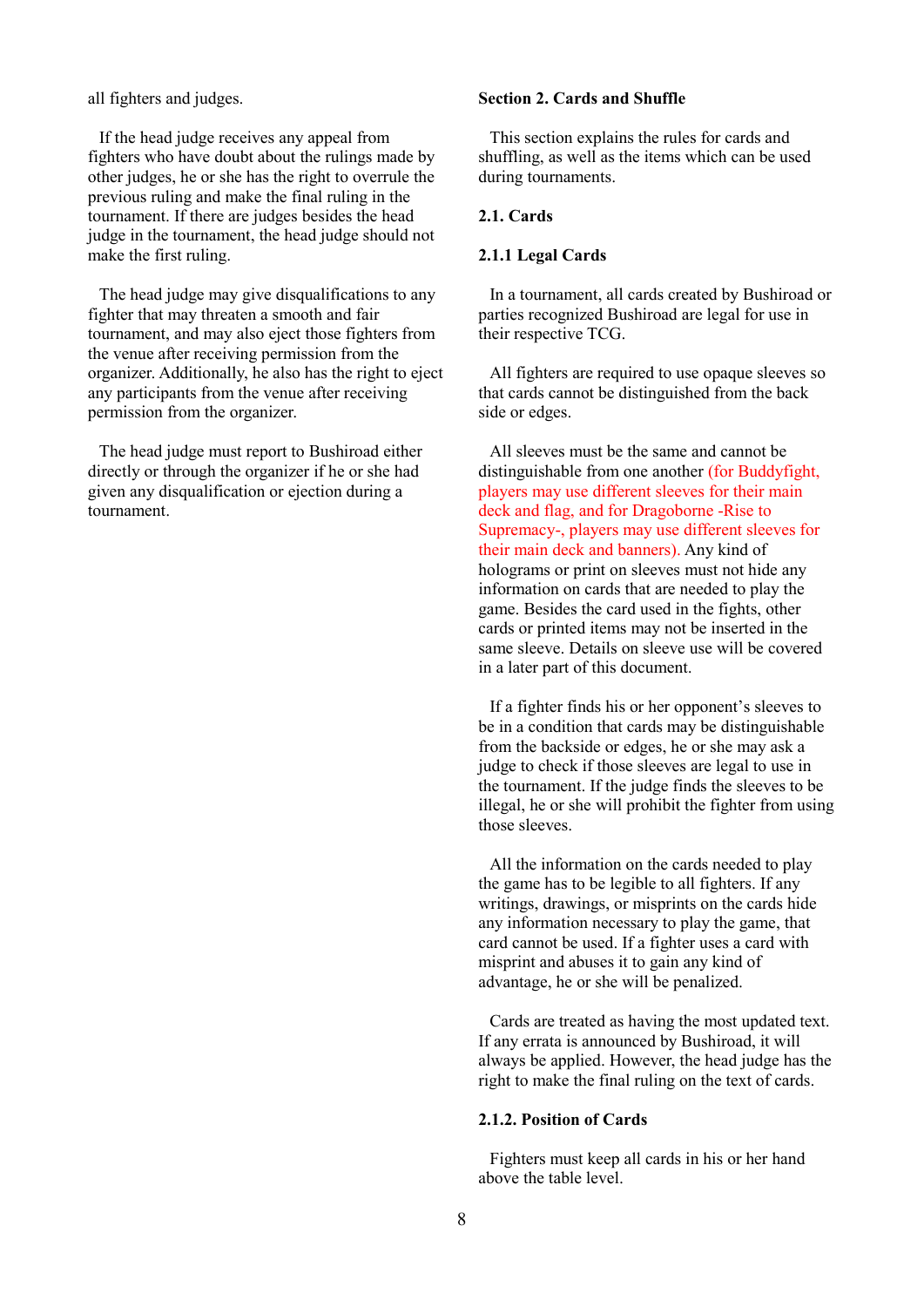e.g. Fighters are not to move cards in his or her hand below the table level.

Cards that are not used for the tournament are not to be on the table.

Furthermore, it is highly recommended to place the cards on the designated areas on the table for each respective TCG.

## **2.1.3. Proxy Cards**

Only judges may issue proxy cards based on his or her judgment. Generally, they can issue them only when a card is extremely worn out, bent or torn as the result of ordinary use in the tournament.

When a judge makes a proxy card, the original card is kept somewhere near the table but outside the deck during the period of that match. When the proxy card comes into a public zone, it is exchanged with the appropriate original card. When the original card goes to a hidden zone, it is exchanged with the appropriate proxy card.

# **2.1.4 Orientation of cards**

Standing cards (cards that have not performed any action) must be put on the table in an upright position from the fighter's perspective. Resting cards (cards that complete an action) must be put at approximately 90 degrees from the standing position. Reversed cards must be put at approximately 180 degrees from the standing position.

In all cases, it is not required to measure the angles in a precise manner, but it is a must for the stand, rest, and reverse positions to be easily distinguished for everyone present.

#### **2.2. Shuffle**

Decks must be shuffled sufficiently to randomize the order of the cards. Fighters must show the process of shuffling to their opponent while keeping the deck within view, but without the front side of the card being visible in any way.

A fighter must give his or her opponent a chance to either cut(an example of cutting would be to split a deck on the table into smaller stacks, then putting them back together again) or shuffle his or her deck after he or she has shuffled it as a confirmation.

In the event that there are only a few cards in deck, or if there is a possibility that a fighter may be

making an attempt to stack the cards, a fighter may ask a judge to do so instead. The judge may decide whether this appeal is legitimate or not.

If a fighter thinks that the deck he or she has been asked to cut or shuffle is not sufficiently randomized, he or she may ask their opponent to reshuffle the deck or call for a judge. The judge will decide if the deck is sufficiently randomized, and the head judge has the right to make a final ruling on this matter.

All shuffling and searching of cards from a deck should be done within an appropriate time. If a judge determines that the fighter is taking too long to perform the action, he or she may penalize the fighter.

Methods of the shuffle is to be decided by the fighter shuffling. In order to achieve randomization, it is highly recommended to use a mix of different shuffling methods listed below. It is not required to use a mix of different shuffling methods for a confirmation cut or shuffle.

### "Hindu Shuffle"

Moving packets of cards to the top of the deck. Do this for multiple times as a repetition. Highly recommended to do this shuffle at the start and end when performing the other shuffle methods listed here.

### "Deal Shuffle"

A shuffling method where cards are dealt into various separate piles one card at a time, then consolidating all the piles back into a deck. Recommended method for the beginning of any rounds. As a suggestion, try splitting into 5 piles or 7 piles. If certain cards are grouped together before this shuffle, there may be a chance that this method will not serve the full purpose of a shuffle, so please do not use this method if the deck is in that state. If this shuffle is used during a fight, take extra care to do it fast so as not to be ruled as slow play.

#### "Faro Shuffle"

Splitting the deck into 2 piles and combining them back into 1 pile again by force, weaving the cards into each other. This shuffle may be possible to perform in an instant, but if the cards are held vertically during this shuffle method, front of the cards can be seen, so extra care and consideration must be taken to avoid this when performing this shuffle. On top of that, when pressing the cards together, do handle the cards with care.

In the case that there are further specifications or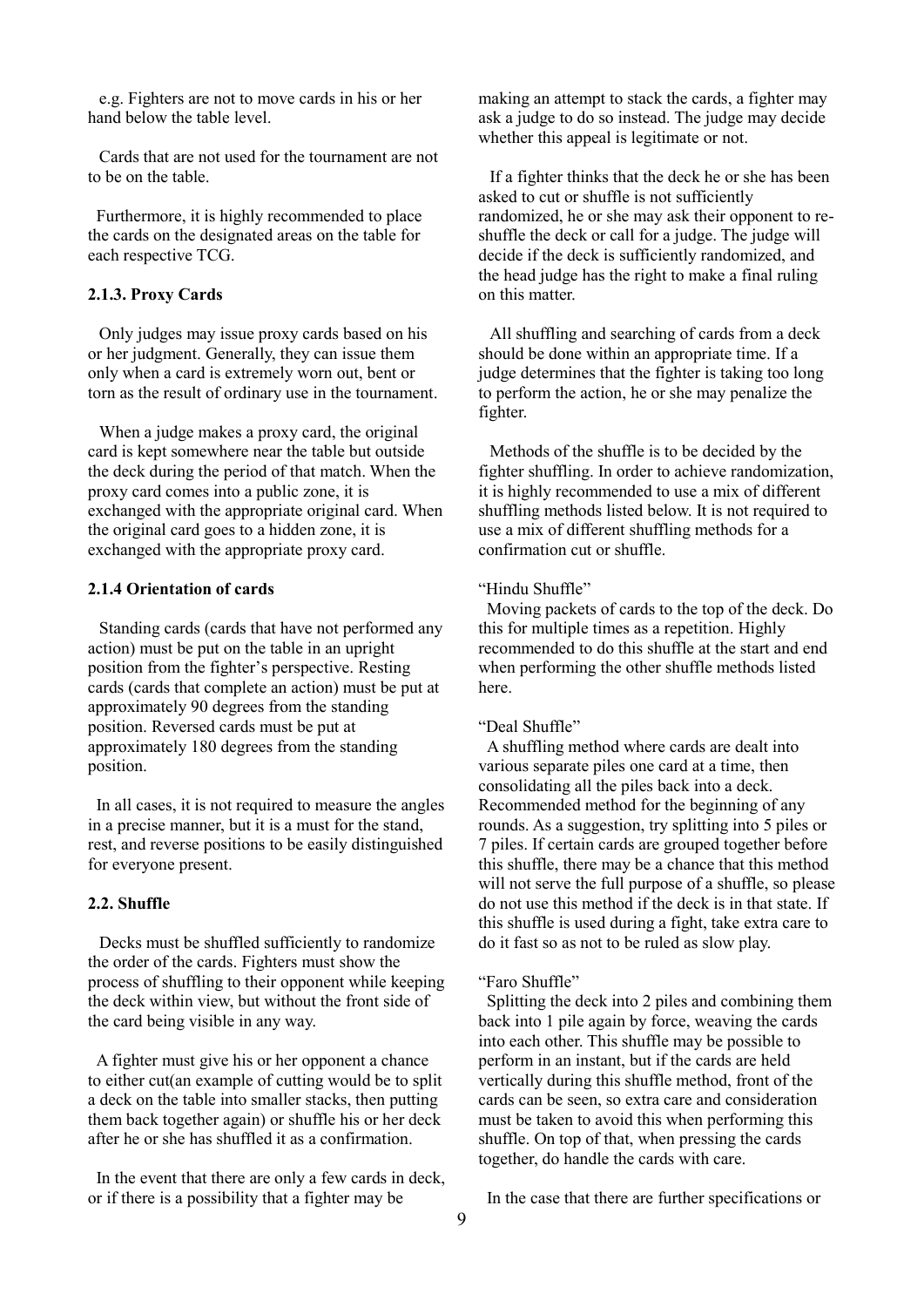guidelines for shuffle, please follow the contents of those guidelines.

Generally, each fighter has about three minutes before each fight to prepare. Shuffling and changing of sleeves is to be done during this time. This includes the time to cut or shuffle their opponent's deck. The regulations for shuffling are applied during this preparation process as well.

If a fighter is chosen for a deck check, judges should give that fight extra preparatory time. The extra preparatory time should be the time taken for the deck check.

## **2.3. Usable Items in a Match**

In order to protect the fighters' cards, as well as to ensure the smooth operations within a tournament, the items listed in the following section are usable during said tournaments. However, items which meet the following criteria cannot be used.

●Non-official items. (Pirated, unlicensed, etc.)

- ●Obscene materials.
- ●Materials which disrupt the order and operations of said tournament.
- **Any other materials which the organizers or head** judge deem to be inappropriate.

Also, there may be certain tournaments where additional guidelines and regulations are applicable. In these situations, please follow the instructions given by the judges and/or staff.

### **2.3.1. Sleeves**

In order to protect the cards and enjoy the fights, fighters may use card sleeves.

For official tournaments, fighters must generally sleeve all of their cards. However, sleeves that meet any of the conditions stated below cannot be used. These are recommended for sanctioned tournaments as well, but the final decision will depend on the event organizers and head judge.

- ●3 or more multiple sleeves. (Applies to "Future Card Buddyfight" and "Cardfight!! Vanguard")
- $\blacktriangleright$  4 or more multiple sleeves. (Applies to "Luck & Logic" and "Weiss Schwarz")
- ●Soiled or damaged sleeves.
- **Only using transparent sleeves, or sleeves where**  the side of the cards can be seen, and allows the fighter to distinguish the cards.
- ●Using sleeves with transparent sections along with words and/or patterns on top of opaque sleeves such as illustration sleeves.
- ●Sleeves that are deemed to be excessive and affects the progress of matches.
- ●Any situation where the information side of the card has information covered, or makes the information difficult to read due to words or patterns printed on the sleeve, and therefore affects the progress of said match.

# **2.3.2. Mats (Playmats)**

In order to protect the cards and enjoy the fights, fighters may use mats.

Also, in order to proceed with the game smoothly, a playmat with card placement areas marked out for each card game may be used.

Certain tournaments may have the playmats laid out beforehand.

For official tournaments, mats which meet the following criteria cannot be used.

These are recommended for sanctioned tournaments as well, but the final decision will depend on the event organizers and head judge.

- ●Mats that are too big, and may cause obstructions and/or affect the current match, as well as other ongoing matches.
- ●Playmats with placement areas marked out which differs from the current game.

### **2.3.3. Time-keeping Devices**

In order to protect the cards and enjoy the fights, fighters may use time-keeping devices(including timer functions). The device used must not ring, or emit any alarm sounds.

These devices used by fighters should only be regarded as a rough estimate, and cannot be used to mark the start and end of the match times. The time-keeper of any tournament shall monitor the actual time.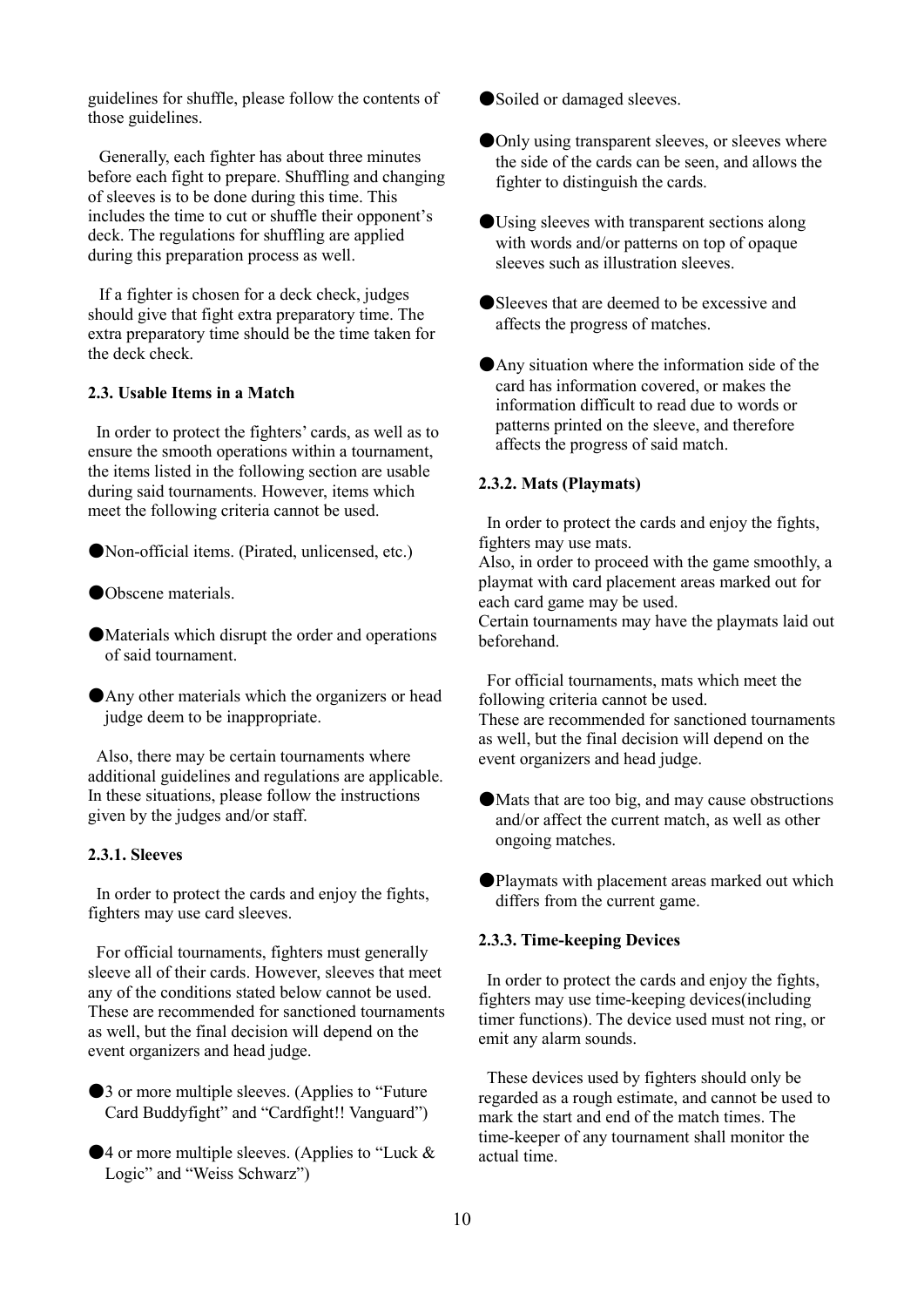For official tournaments, time-keeping devices that meet any of the conditions stated below generally cannot be used. These are recommended for sanctioned tournaments as well, but the final decision will depend on the event organizers and head judge.

●Any electronic devices which have mobile phone and/or smart phone functions, and communication is possible using these devices.

●Devices that are too big, and may cause obstructions and/or affect the current match, as well as other ongoing matches.

●Other devices deemed to be an obstruction to the said tournament, or basis for possible cheating by the organizers or head judge.

# **2.3.4. Translation Slips**

With the authorization of the organizer or judge, translation slips may be included into sleeves for use with Japanese edition cards.

The text within these slips must reflect the correct information of the card, and not hamper the visibility of information that is not reflected on the slip.

The authenticity of the translations however, is the responsibility of the player and any infractions due to misuse or mistranslation of the text will not be excused. In that case, the judge will rule on what should be the correct text of the card.

## **2.3.5. Aids (Tokens)**

In order to ensure smooth fights, fighters may use aids in order to assist them during the match. They are only used to denote values which are open information, change in values, targets, and so on in order to help visualize necessary information. They cannot be used for marking out specific card positions, indicating the number of cards, and other uses not stated above.

Fighters using these aids must state clearly what the aids represent when using these items.

Items that may be used as aids are flat beads (must not roll or move), dice, fighters' counters, life counters, and so on. Stable 6-sided dice are highly recommended in order to avoid changing the values due to unintentional contact or vibrations. Multifaceted dice with more than 6 sides, or dice closer

to a spherical shape are not recommended due to its unstable nature.

For official tournaments, aids that meet any of the conditions stated below generally cannot be used. These are recommended for sanctioned tournaments as well, but the final decision will depend on the organizers and head judge.

- ●Any aids which have mobile phone and/or smart phone functions, and communication is possible using these devices.
- ●Aids that are too big, and may cause obstructions, and/or affect the current match, as well as other ongoing matches.
- ●Coins, paper notes(currency) and/or its equivalent.

●Other aids deemed by the organizers or head judge to be an obstruction to the said tournament, or basis for possible cheating.

### **2.3.6. Dice (for Dragoborne -Rise to Supremacy-)**

As part of the game's core mechanics, players are required to bring their own dice for all tournaments. In level 1 tournaments, players may use any nonofficial dice. In level 2 and above tournaments, players must use official Dragoborne -Rise to Supremacy- dice only.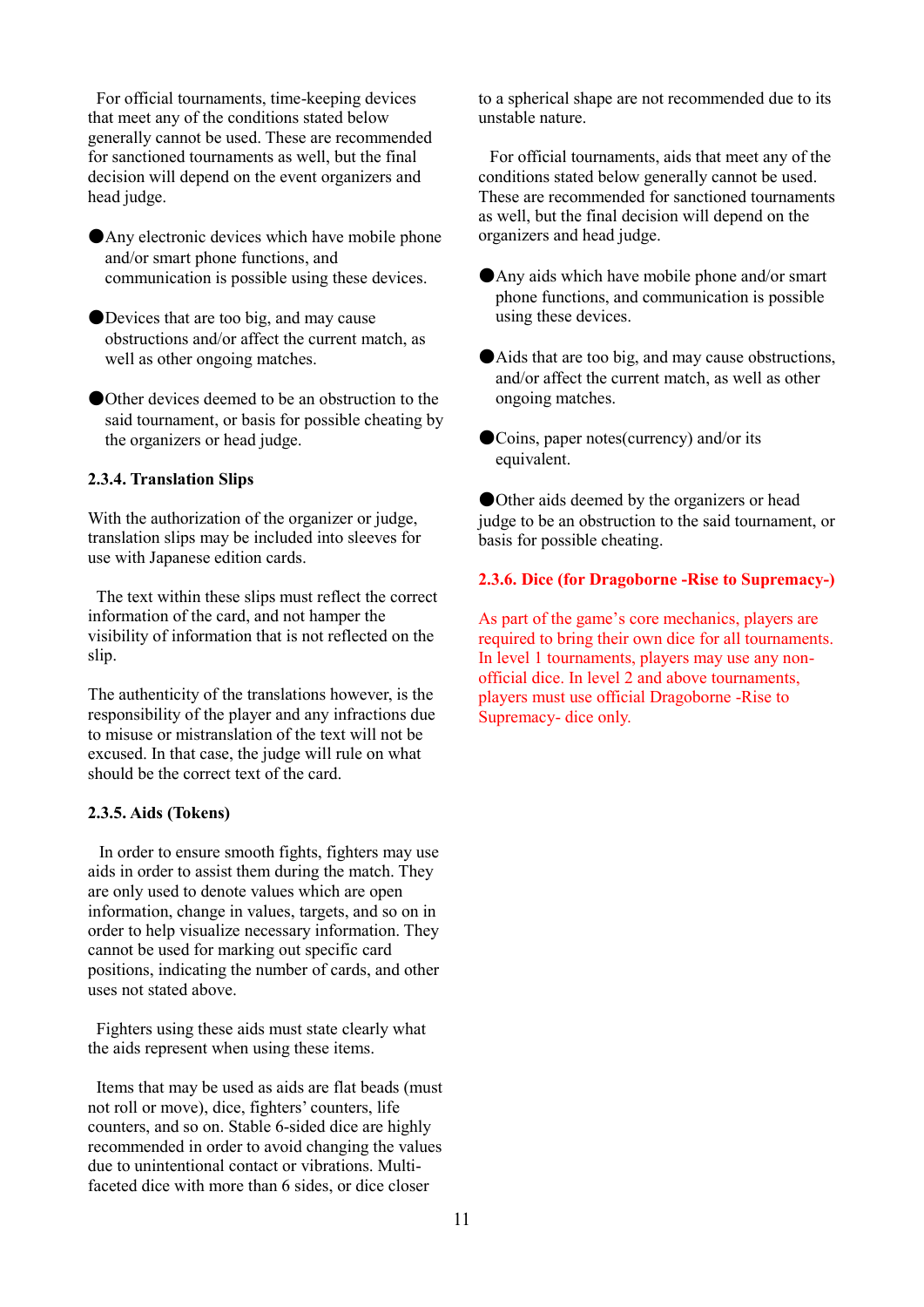# **Section 3. Tournaments**

#### **3.1. Category of Tournaments**

For tournaments, there are official tournaments and sanctioned tournaments. However, these rules do not necessarily apply only within the above tournaments.

### **3.1.1. Official Tournaments**

These are the tournaments organized and ran by Bushiroad.

# **3.1.2. Sanctioned Tournaments**

These are the tournaments held by shops or tournament organizers under the permission of Bushiroad.

# **3.1.3. Tournament Level**

Each tournament has its level. The level of the tournament determines the severity of rulings by judges, and penalties given.

Level 1: Without special reasons or circumstances, all tournaments fall under this category. Tournament organizers for this level should work to make the atmosphere a casual one instead of a competitive one. Also, there is a possibility of new fighters joining the tournament. As such, without being overly strict to these fighters, instruct the fighters repeatedly during infractions, and should primarily focus on the completion of the matches. As such, the penalties are not as severe as other levels.

Level 2: Qualifiers for level 3 tournaments, as well as main tournaments of major events fall under this category. Both competition and entertainment are held as the same regard. As it is a more competitive tournament than level 1, the rulings are stricter, should mistakes be made, penalties will definitely be given. In this level, as much as possible, focus on the completion of the match.

Level 3: Regional finals and some official tournaments will fall under this level. This is the most competitive, and all penalties are given strictly.

# **3.2. Running the Tournaments**

For tournaments, Bushiroad recommends the following tournament structures. However, the tournament structure can be a structure other than those stated below. In those cases, the rules and

guidelines of those tournaments will have to be complied.

#### **3.2.1. Swiss Draw**

Fighters are paired randomly for the first match of the tournament. The second match and proceeding matches are paired according to the points of the fighters. In each round, match up the fighters with equal points as much as possible. However, no two fighters should be matched up against each other twice in the same tournament.

For each match, the winner gains 1 point for each win(there are certain precedents where 3 points are awarded), whereas a draw and loss will result in no points.

When time is up for the match and it is not finished, both fighters end in a draw. However, a method for determining the winner in the case of time being up for matches can be announced before the tournament. [Annex A] provides a general guideline for such methods. If there are specific guidelines for the tournament, those guidelines take precedence.

# **Recommended Determination of Standings during Double Elimination for Territories out of Japan**

For Double Elimination tournaments running in territories outside of Japan, the following order to determine standings are recommended.

- 1. Match wins
- 2. Opponent's Match Wins %
- 3. Opponent's Opponent's Match Wins %

To find out the Opponent's opponent's match win %, uses the same formula to calculate the opponent's match wins, but instead, calculate and add the % of all the opponent's opponent's win %.

# **3.2.1.1. Recommended Rounds for Swiss Draw**

In a Swiss Draw tournament, the recommended number of rounds is decided by the number of fighters. For 2 - 4 fighters, a round robin format is recommended in place of Swiss Draw. The following are the recommended number of rounds.

For tournaments which do not cut to top-tier:  $5 \sim 8$  fighters: 3 rounds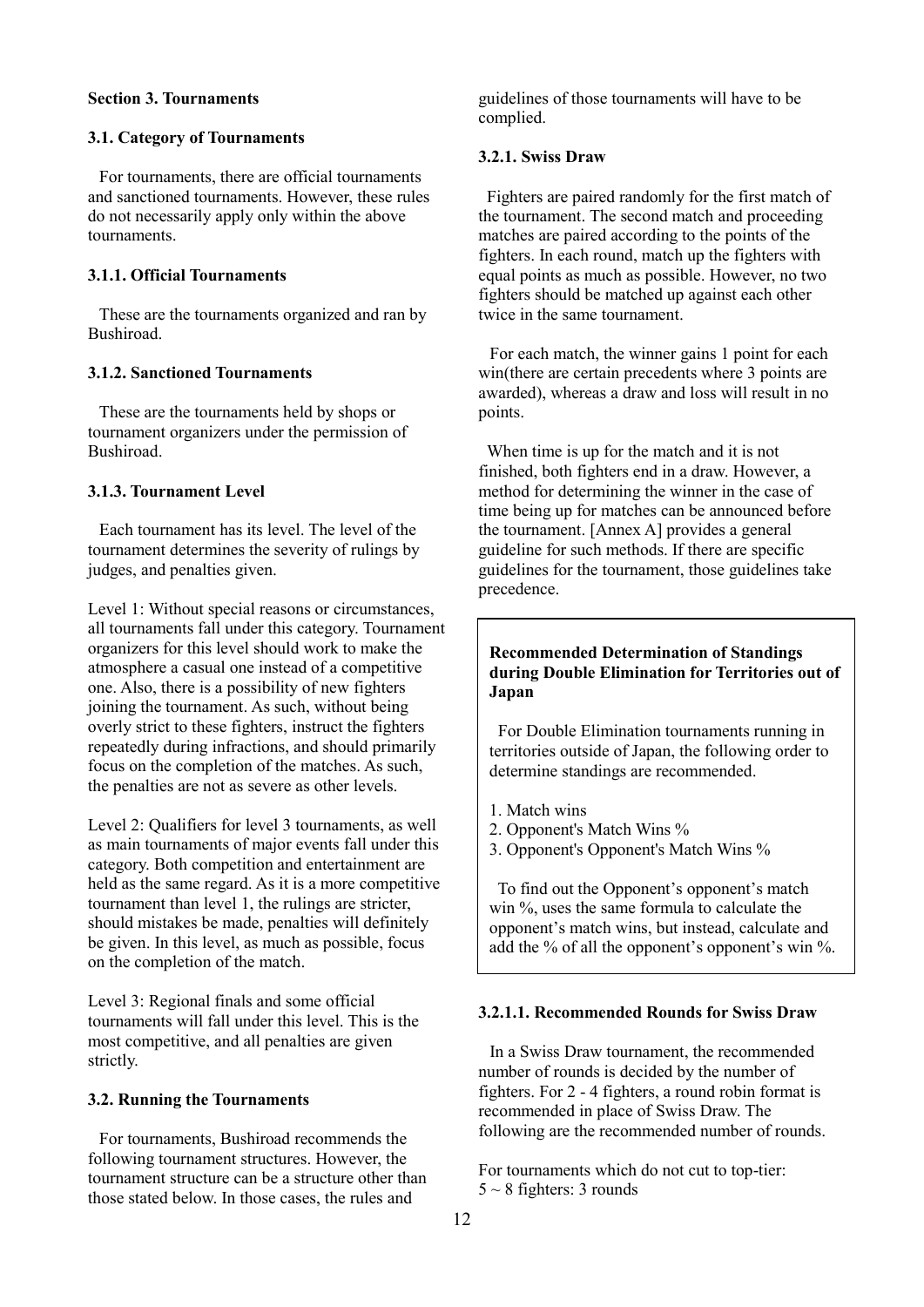$9 \sim 16$  fighters: 4 rounds  $17 \sim 32$  fighters: 5 rounds  $33 \sim 64$  fighters: 6 rounds  $65 \sim 128$  fighters: 7 rounds  $129 \sim 256$  fighters: 8 rounds  $257 \sim 512$  fighters: 9 rounds  $513 \sim 1024$  fighters: 10 rounds

For tournaments which cut to top-tier:  $9 \sim 64$  fighters:  $3 \sim 5$  rounds  $65 \sim 128$  fighters:  $4 \sim 6$  rounds  $129 \sim 256$  fighters:  $5 \sim 7$  rounds  $257 \sim 512$  fighters:  $6 \sim 8$  rounds  $513 \sim 1024$  fighters:  $7 \sim 9$  rounds

The organizer may change the number of rounds as they deem appropriate. For example, the organizer may choose to play the tournament until there is only one undefeated fighter left, when the number of fighters left are less than a predetermined number of winners, or, in order to give fighters with a loss a chance, the organizer may add one more round.

# **3.2.1.2. Determination of Standings during Swiss Draw**

The standings are decided by the total number of points. If they are the same, it is decided by a tiebreaker in the following order of priority. However, in the case that there are further specifications or guidelines for determining the standings, please follow the contents of those guidelines.

1. Opponent Match Win %

# **Recommended Determination of Standings during Swiss Draw for Territories out of Japan**

For Swiss Draw tournaments running in territories outside of Japan, the following order to determine standings are recommended.

- 1. Match wins
- 2. Opponent's Match Wins %
- 3. Opponent's Opponent's Match Wins %

To find out the Opponent's opponent's match win %, uses the same formula to calculate the opponent's match wins, but instead, calculate and add the % of all the opponent's opponent's win %.

At the end of the tournament, calculate each

fighter's match win % using the following formula (the fighter's point total) / (total number of rounds  $\times$  highest points obtainable in a single match). Under normal circumstances, it should be (total number of rounds  $\times$  1) Round down the results to two decimal places. If the result is lower than 0.33, it is calculated as 0.33.

For each fighter, add up each of his or her opponents' match win %, and divide by the number of those opponents. The result of this calculation is called the Opponent Match Win %. The fighter with a higher Opponent Match Win % wins the tiebreaker. If a fighter had any byes, exclude that round from the calculation.

2. Head to Head

If two or more fighters have equal Opponent Match % but had played each other during any of the Swiss Draw rounds, the winner of that round wins the tiebreaker.

# 3. Random Method or Playoff

If the standing still cannot be decided, then it is decided in one of the following ways:

a. Random Method

 Use random methods such as a coin flip or dice roll to decide.

b. Playoff

 Play an extra playoff round between those fighters. To decide the winner, it is recommended to use the method of Single Elimination (see below).

# **3.2.2. Double Elimination**

A format where only winners will not be eliminated. Matches will take place between fighters with full wins and fighters who only have one loss, and the fighter who lasts through the entire tournament is the victor. When top X number of finalists must be decided, fighters with full wins will face off against each other until the numbers of fighters left is under the specified number.

In the event of a tie, both players are considered to have lost the match. However, in the case that there are further specifications or guidelines for the tournament, please follow the contents of those specifications or guidelines.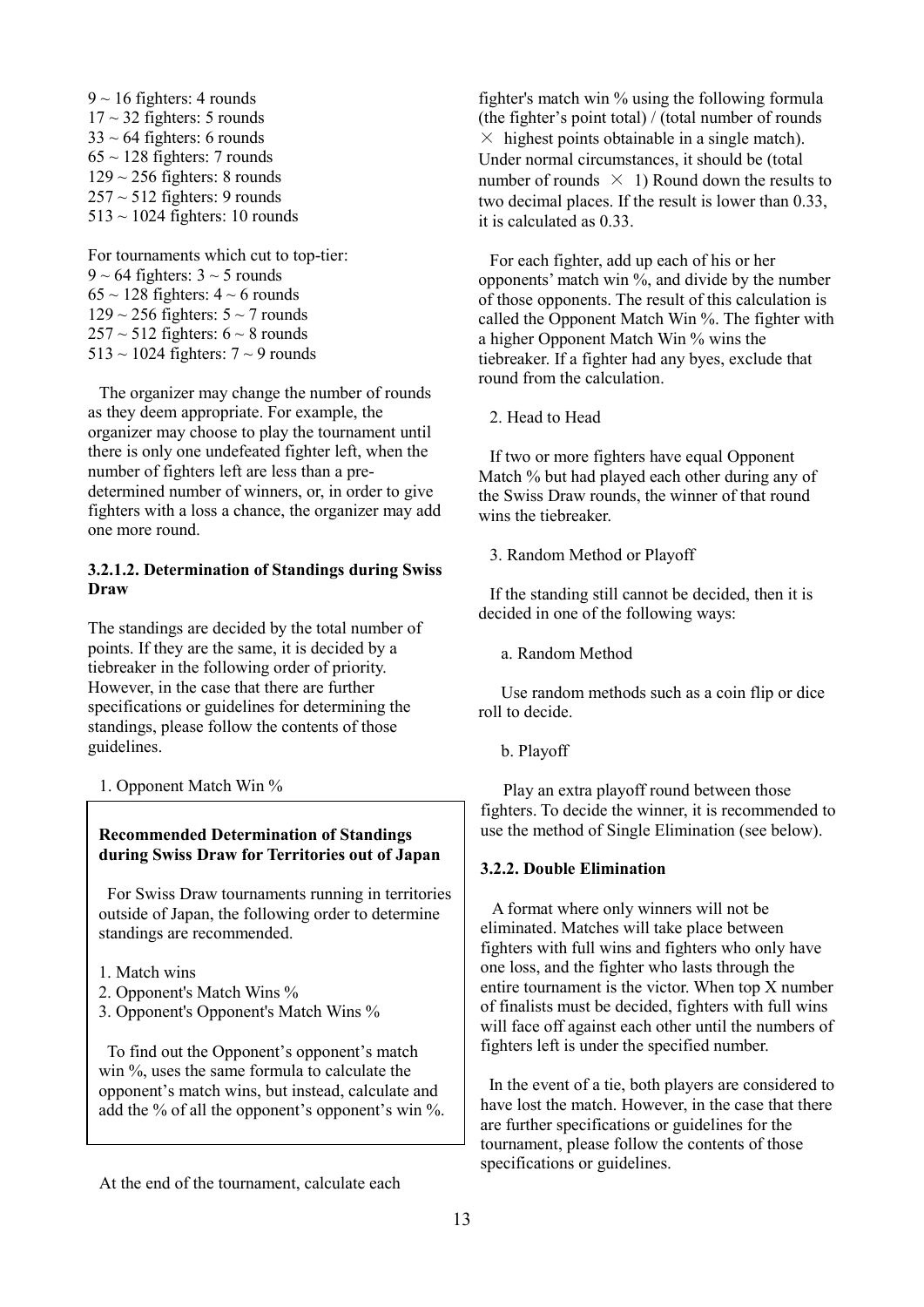### **3.2.2.1. Double Elimination Matching**

Randomly pair fighters in the first round. In later rounds, pair fighters with the same record as much as possible. However, no two fighters should be play against each other more than once in the same tournament. When a fighter loses two matches, he or she is eliminated from the tournament. When there is only one undefeated fighter left, he or she wins the tournament.

When time is up for a match and a match is not finished, both fighters end with a draw. However, a method for determining the winner in the case of time being up for matches can be announced before the tournament. [Annex A] provides a general guideline for such methods. If there are specific guidelines for the tournament, those guidelines take precedence.

## **3.2.2.2. Determination of Standings During Double Elimination**

If not specified, the standing of the fighters are determined by the number of wins of the fighters. The higher number of wins by the fighter, the higher the standing of the fighter. In the event of fighters having the same number of wins, please conduct a tiebreaker by the same mean as the **Swiss Draw Tiebreaker**. However, for the "Opponent Match Win %" procedure, please follow the following procedure:

At the end of the tournament, calculate each fighter's match win % by (the fighter's point total) / (number of effective rounds  $\times$  highest points obtainable in a single match). Cut off the results to two decimal places. If the result is lower than 0.33, it is calculated as 0.33.

The number of effective rounds for the calculation is the lowest of the following:

- The number of rounds up to the point the fighter has two losses.
- If the fighter dropped out while he or she had one or no losses, take the number of rounds up to the point the fighter dropped out, and add one round (if he or she had one loss) or two rounds (if he or she had no losses).
- The total number of rounds in the tournament.

For each fighter, add up each of his or her opponents' match win %, and divide by the number of those opponents. The result of this calculation is called the Opponent Match Win %. The fighter with a higher Opponent Match Win % wins the

tiebreaker. If a fighter had any byes, exclude that round from the calculation.

### **3.2.3 Single Elimination (Tournament)**

Only fighters who win their match get to advance to the next round, and the last fighter remaining in the tournament wins.

Should both fighters meet the losing condition at the same time, the non-turn fighter wins and the turn fighter is given a loss. However, in the case where there are further specifications or guidelines, please follow the contents of those guidelines.

When time is up for the match and the match is not finished, both fighters will lose the match. However, if previously announced, certain guidelines may be used to determine the winner. In those cases, the procedures in [Annex A] will generally be followed. If there are specific guidelines for the tournament, those guidelines take precedence.

### **3.3. Format**

Normal tournaments are referred to as "Constructed Battles", where fighters take part with pre-constructed decks. In the case that there are further specifications or guidelines for the construction of the deck such as "Limited Battles", please follow the contents of those rules and guidelines.

In some cases, organizers can choose legal sets or additional banned/restricted cards for the tournament. In this case, the organizer must announce all details in full publicly before the tournament.

Generally, all cards are legal in a constructed event from the day that the cards are released. Promotional cards are legal from the day that they are distributed.

#### **3.3.1. Types of Formats**

#### **3.3.1.1. Constructed Format**

Generally, only one deck may be used for each tournament. Also, changing of cards in the deck or switching out cards is not allowed. Please refer to the other detailed rules regarding deck construction.

#### **3.3.1.2. Limited Format**

A format where each fighter builds their deck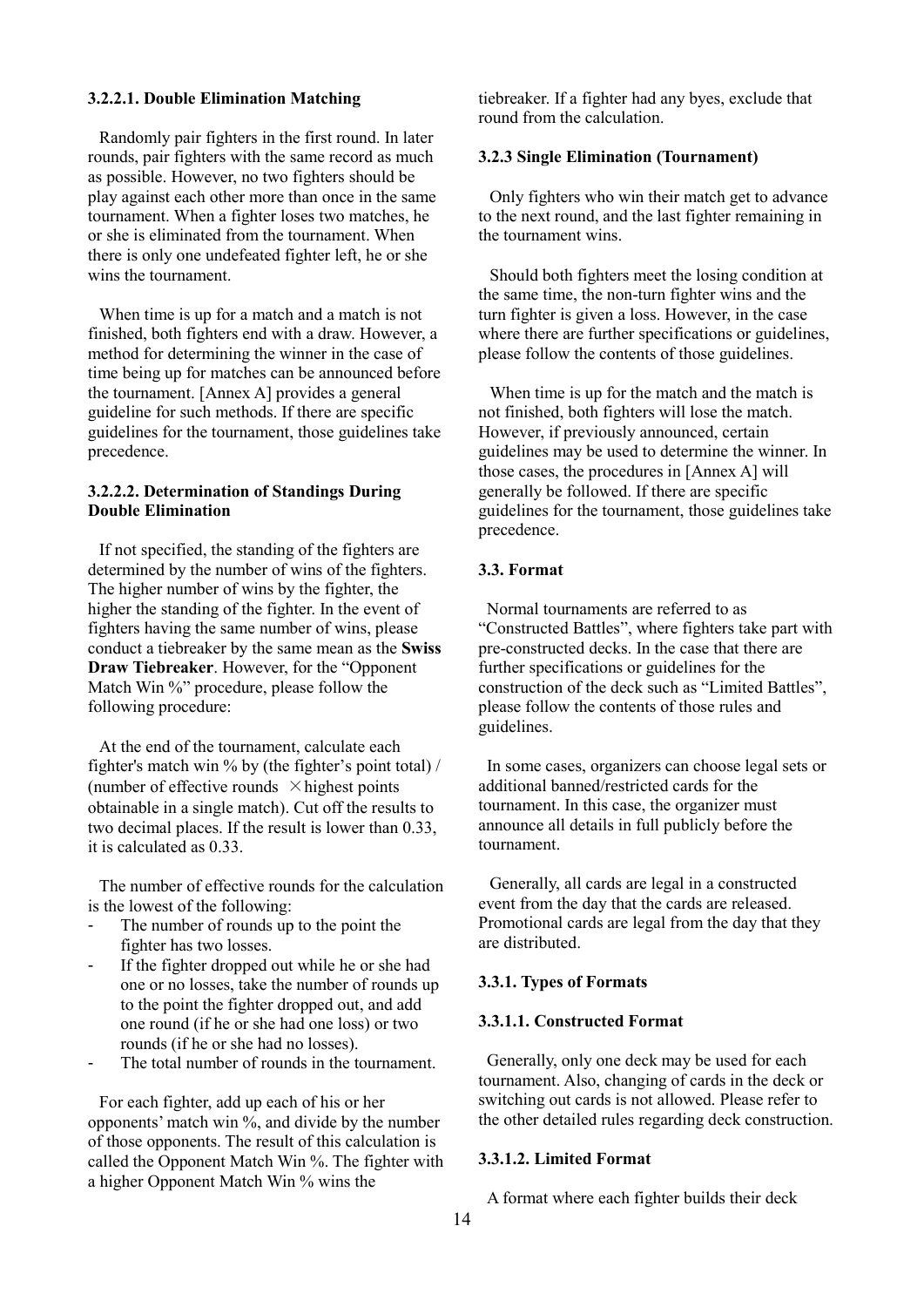using only cards specified for that particular tournament. Please refer to the other detailed rules and guidelines for each individual limited battle.

# **3.3.2. Registering the Deck**

The organizer or head judge may request fighters to register their decks before the tournament begins. In a tournament that requires deck registration, fighters are to write the contents of their deck on a deck registration sheet and present it to the officials. When the official receives it, the registration is completed. After registration, fighters may not change their decks.

Even with tournaments where deck registration sheets need not be submitted, the organizer or head judge may request fighters to submit their deck registrations during or after the tournament with accordance to the situation. In these cases, fighters must submit their deck registrations.

# **3.3.3. Deck Check**

The organizer and head judge may check any deck in the tournament to see if it is legal.

If possible, the head judge should avoid performing any deck checks during the tournaments.

# **Section 4. Miscellaneous**

#### **4.1. Match and Game**

A "match" between two fighters consists of "games" to determine the winner. In a best-of-one format, a single game is played to determine the winner of the match. In a best-of-three format, the fighter to win two games or the fighter with more games won when time is called wins the match. In a Swiss Draw tournament, if both fighters had won the same number of games, the match ends in a draw. In a single elimination tournament, if both fighters had won the same number of games, fighters will play an extra game to decide the winner. Different rules and guidelines may be set for different tournaments, so please follow the rules and guidelines defined by that tournament.

# **4.2. Time**

The following are the recommended time for each game:

| [Luck & Logic]           | $30 \sim 40$ minutes |
|--------------------------|----------------------|
| [Future Card Buddyfight] | 20 minutes (BO1)     |
|                          | 40 minutes (BO3)     |
| [Cardfight!! Vanguard]   | 25 minutes           |
| Weiss Schwarz            | 30 minutes           |
| Dragoborne               | 25 minutes (BO1)     |
| -Rise to Supremacy-      | 50 minutes (BO3)     |
|                          |                      |

If a time is set for the match, fighters must strive to complete the match during the time allocated. Furthermore, in order to ensure that fighters complete the match within the allocated time, staff and judges may urge the fighters to play faster when necessary.

According to the organizer's judgment, under acceptable ranges, the time can be set to a different time for a match, but this information must be announced clearly.

#### E.g.

"As this is a beginners' tournament, the time for each match will be extended by 10 minutes." "As the final round shall determine the champion, no match time will be set and the fighters may play till the end of their match."

Before the match starts officially, each fighter must follow the flow of game preparation for their respective card games, and prepare themselves for the match.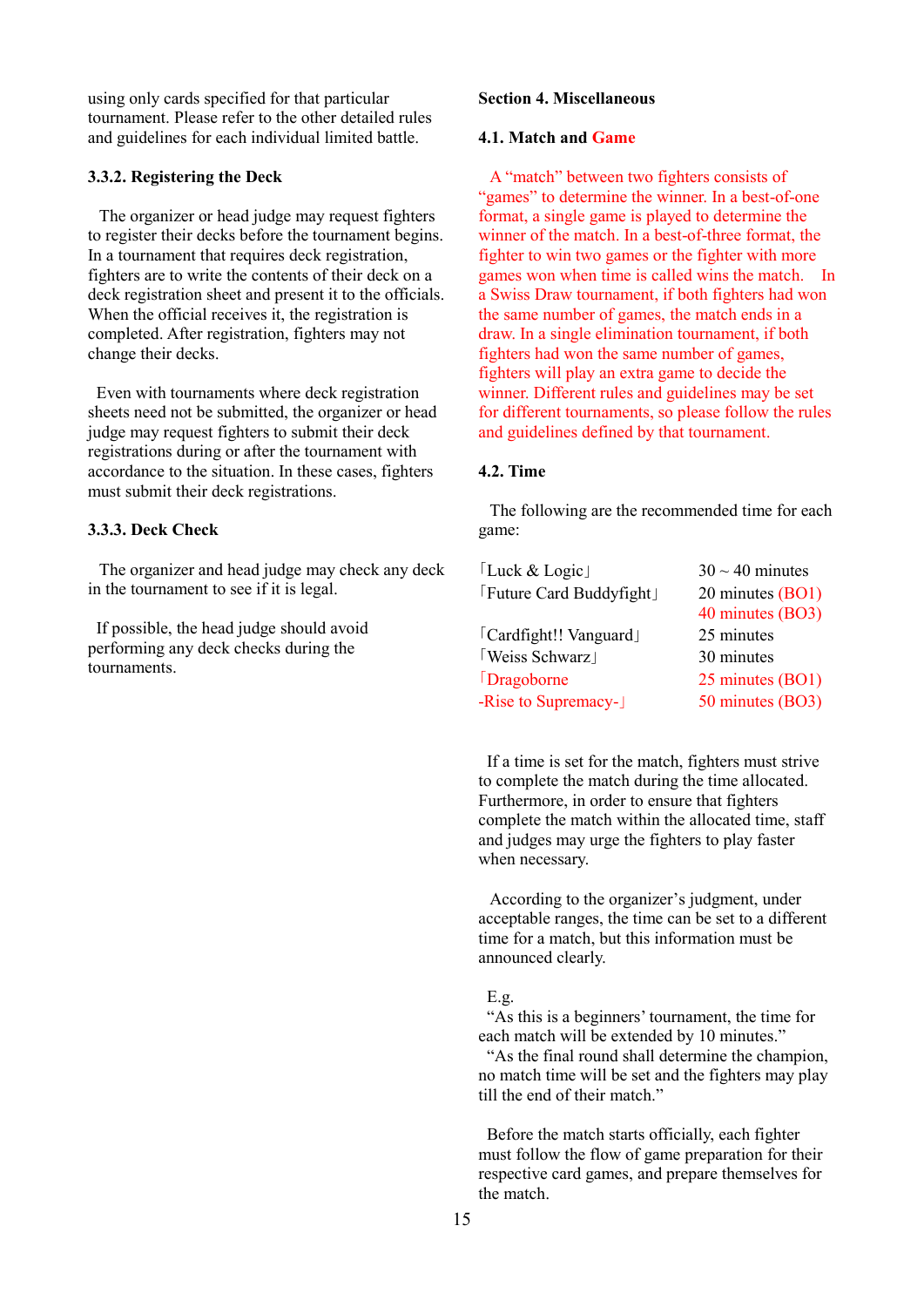When time is up for the round and the match is not finished, the ongoing game ends in a draw.

If a judge had given the table extra time, the round ends when the time for the round and the extra time have elapsed. If an additional turn is given, the game ends at the end of the given turn.

The start and end time of any round will be declared by the time-keeper (or a judge who also takes on the role of time-keeper). All matches may begin with the various calls of each card game, or phrases such as "The round begins", "Please begin", "Start" and so on. The match then ends with the call from said time-keeper.

The time-keeper can announce the remaining time at an interval of his or her choice. However, these announcements, or lack of, do not affect the end time of the match. Similarly, individual time pieces do not affect the end time for the match as well.

### **4.3. Conceding**

Fighters can concede the game or match at any time, except situations unacceptable to said tournament and organizers. If a fighter concedes, no matter how the game or match had progressed, he or she loses the game or match. If a fighter refuses to play a game or a match, he or she is considered to have conceded the game or match.

A fighter cannot concede after the end of a game or match (if there are extra turns, then after that), or after a winner has been decide. Also with regards to conceding, attaching any conditions such as "I will concede when time runs out" will not be accepted. These actions, and any of the following actions are considered as foul play and will be penalized.

E.g.

"To decide winning, losing, conceding, dropping out, or drawing by bribery or splitting of prizes."

"To decide who wins the game or match by a method other than by playing a game, such as a coin flip."

"Forging or falsely declaring the set or match results of single or team fights."

### **4.4. Intentional Draw**

Fighters may not choose to end a game or match in a draw even if both fighters agree and even if the game or match is yet to be concluded. As intentional draw is not allowed in the tournament, intentional drawing is considered an infraction.

### **4.5. Drop**

If a fighter wants to drop out from the tournament, the fighter generally needs to tell the scorekeeper before the next round pairings. If the tournament uses a score sheet or result slip, the fighter needs to indicate on it that he or she is dropping out. If score sheets or result slips are used, indicate on it that your are indeed dropping out of the tournament and submit it to the staff present.

If a fighter drops out after officials had made the next round pairings, that fighter is considered to have lost the match and been eliminated from the tournament after that round.

# **4.6. Nickname**

If the organizer allows it, fighters may use nicknames when registering his or her fighter name. However, offensive words or words that lack morality cannot be used and may be penalized.

If the tournament does not allow nicknames, generally the player must use his real name.

# **4.7. Extra Turns**

At the end of a game, there may be cases where an additional turn is awarded. This is known as an extra turn.

Only in the event that extra turns are set in a tournament, can a defined number of extra turns be carried out during the said tournament.

For example, if there is 1 extra turn set, the turn once time is up is known as the base turn(turn 0), and the game will continue until the following turn(turn 1, the opponent fighter's next turn). Similarly, if 3 extra turns are set, the game will continue until the end of turn 3. If for any reason a player takes another turn directly following his or her turn, that does not count as part of the 3 turns.

However, in the case that there are further specifications or guidelines for a particular tournament, please follow the contents of those guidelines.

#### **Section 5. Team Fights**

This section contains the details of team battles. If there are specific guidelines for that particular tournament, those guidelines take precedence.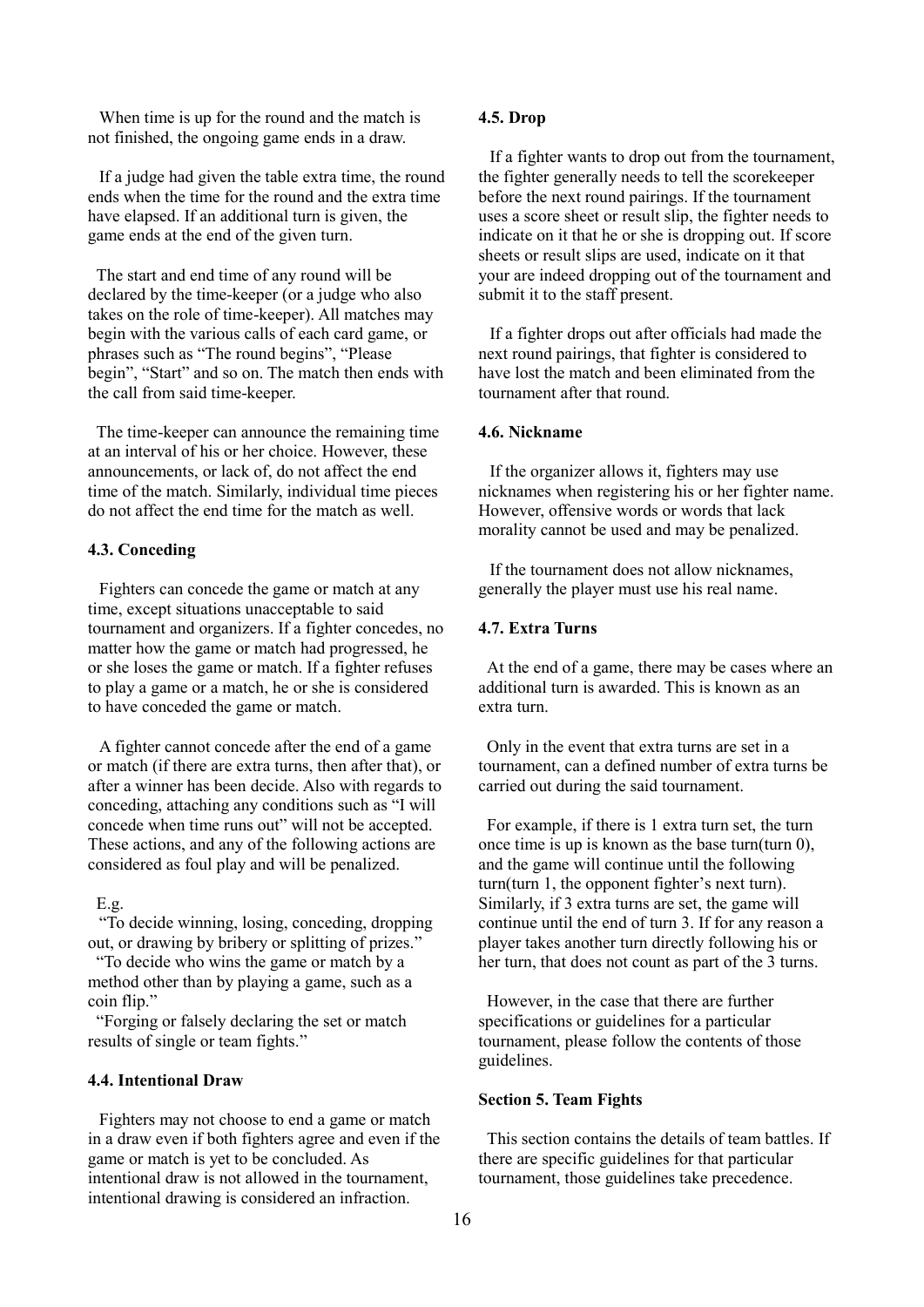# **5.1 Types of Team Fights**

### **5.1.1. Tag Fight**

A team of two fighters is formed, and the fights take place between these teams of two fighters. This is known as a tag fight.

A team consists of two fighters. A fighter may not belong to multiple teams in the same tournament. If one or more members in the same team cannot continue to participate in the tournament, the team will have to drop from that tournament.

Team members must decide on the order of fighters when taking part in a tournament. The order of a team consists of the "first" and the "second". Your team's first fights your opponent team's first, and your team's second fights your opponent team's second. If not specified, the team member who is the second shall be the team's representative.

# **5.1.2. Trio Fight**

A team of three fighters is formed, and fights which take place between these teams of three fighters is known as a trio fight.

A team consists of three fighters. A fighter may not belong to multiple teams in the same tournament. If one or more members in the same team cannot continue to participate in the tournament, the team will have to drop from that tournament.

Team members must decide on the order of fighters when taking part in a tournament. The order of a team consists of the "first", "second" and "third". Your team's first fights your opponent team's first, your team's second fights your opponent team's second, and your team's third fights your opponent team's third. If not specified, the team member who is the third shall be the team's representative.

#### **5.2. General Rules of Team Fights**

#### **5.2.1. Using Team Names**

With the organizer's approval, teams may decide upon and use a team name. However, offensive words or words that lack morality cannot be used and may be penalized.

### **5.2.2. Communication Within the Team**

Please follow the stipulated guidelines for that

tournament regarding the forms of communication allowed during said tournaments. If it is not specifically stated, it will be regarded as "no communication is allowed" by default.

# **5.2.2.1. If Communications are Not Allowed**

Without prior consent from a judge, and excluding simple forms of communication which does not contain any advice, members of a team may not communicate with teammates during a match.

# **5.2.2.2. If Communications are Allowed**

Members of a team may communicate even during a match. However, no fighter may touch other team members' cards, and fighters cannot play a match on another team members' behalf by controlling their cards.

During a game, a member who has left the fight area may not communicate, which includes advising teammates during said game, without prior consent from a judge, until the end of that game.

If a member of the team has finished his or her match and uses a communications device and/or talks to a member of the audience, that member may not communicate, which includes advising teammates during their game, without prior consent from a judge, until the end of that game.

### **5.2.2.3. Application of Penalties**

If required, a judge may mete out penalties to a team. When a penalty is given to a team, it is also regarded that the same penalty applies to each member on the same team.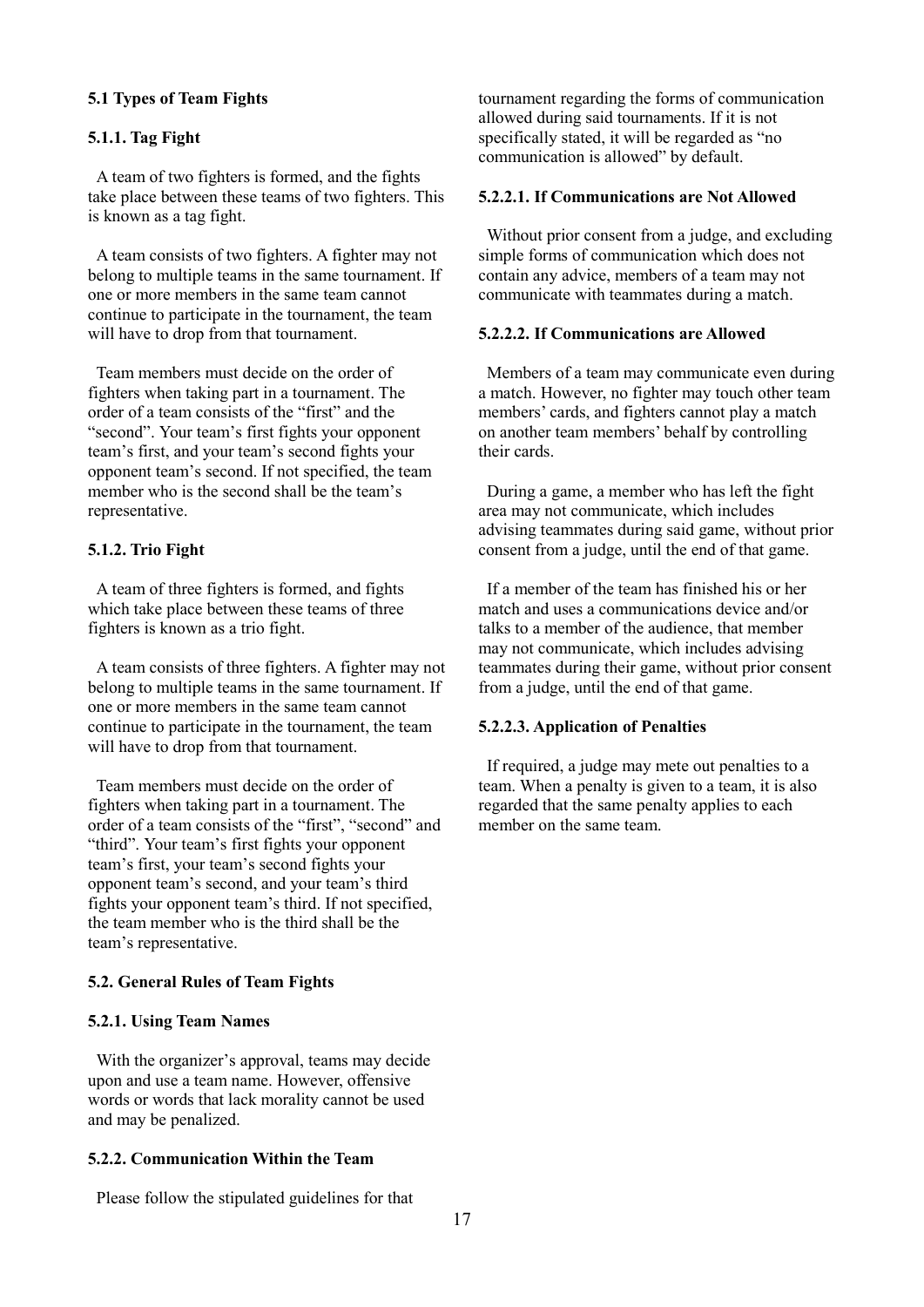# **[Annex A] Protocol to Determine a Game During Time Up**

When an extra turn is given, an extra turn is given at the point when time is up, and it will conclude on the next regulation turn's end phase. This point of time is considered the moment the game ends. However, in the case that there are further specifications or guidelines, please follow the contents of those guidelines.

# **1. In a Game of "Luck & Logic"**

- 1. When time is up, even if effects or actions are in the middle of being resolved, play will stop at that point, and a judge shall step in.
- 2. At this time, the fighter with the lesser number of undestroyed gates loses the game. If both fighters have the same number of undestroyed gates, continue the game until the end of that turn.
- 3. At the end of that turn, the fighter with the lesser number of undestroyed gates loses the game. If both fighters have the same number of undestroyed gates, proceed to the next turn and continue until the end of that turn. Repeat step "3." until someone loses the game.

# **2. In a Game of "Future Card Buddyfight"**

- 1. When time is up, even if effects or actions are in the middle of being resolved, play will stop at that point, and a judge shall step in.
- 2. At this time, the fighter with less life loses the game. If both fighters have the same amount of life, continue play until the end of the current turn.
- 3. At the end of the current turn, the fighter with less life loses the game. If both fighters have the same amount of life, proceed to the next turn, and continue play until the end of that turn. Repeat step 3 until a winner is determined.

# **3. In a Game of "Cardfight!! Vanguard"**

- 1. When time is up, even if effects or actions are in the middle of being resolved, play will stop at that point, and a judge shall step in.
- 2. At this time, the fighter with more cards in his or her damage zone loses the game. If both fighters have the same number of cards in their respective damage zones, continue play until

the end of the current turn.

3. At the end of the current turn, the fighter with more cards in his or her damage zone loses the game. If both fighters have the same number of cards in their respective damage zones, proceed to the next turn, and continue play until the end of that turn. Repeat step 3 until a winner is determined.

# **4. In a Game of "Weiss Schwarz"**

- 1. When time is up, even if effects or actions are in the middle of being resolved, play will stop at that point, and a judge shall step in.
- 2. At this time, the fighter with the higher level than his or her opponent loses the game. If both fighters are of the same level, the fighter with more cards in his or her clock than his or her opponent loses the game. If both fighters are of the same level and have the same number of cards in their respective clock zone, continue the game.
- 3. At the beginning of the next check timing, if the number of cards in the clock and level is the same, continue play until there is a change in number of cards in any player's clock or level. If not, go to 2.

# **5. In a Game of "Dragoborne -Rise to Supremacy-"**

- 1. When time is up, players will be given 3 extra turns to complete their game, with the ongoing turn counted as turn 0.
- 2. If at any point a player fulfills the losing condition before the 3 extra turns are up, the game ends at that point.
- 3. At the end of the  $3<sup>rd</sup>$  extra turn, play will stop at that point, and a judge shall step in. At this time, the player with less barriers loses the game.
- 4. If both players have the same number of barriers, continue play for another turn, and the player with less barriers at the end of that turn loses the game. If both players have the same number of barriers, repeat this step.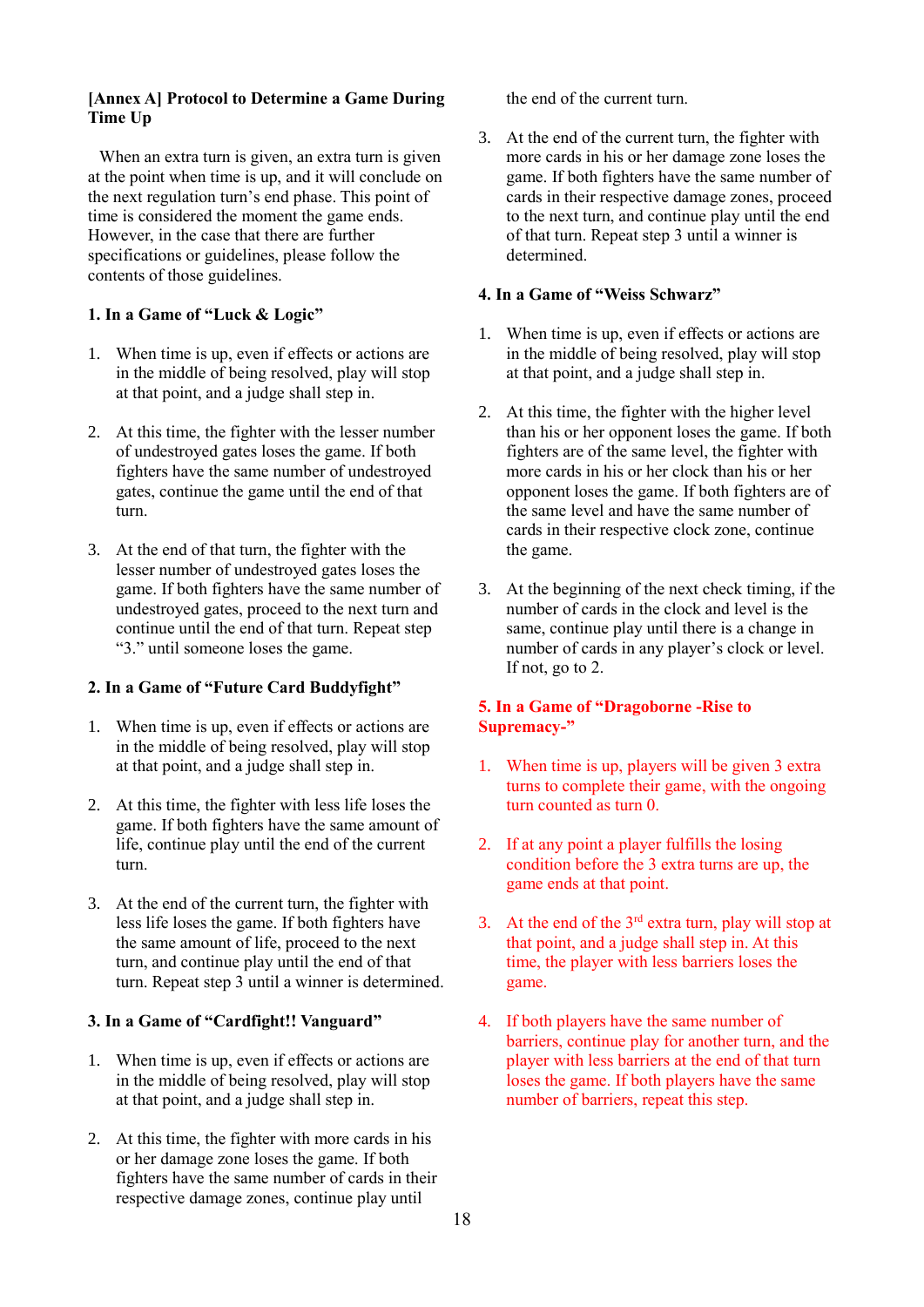# **Penalty Guide**

Penalties are given to fighters in order to penalize those who intentionally commit a foul play, and to keep tournaments fair. At the same time, it serves to instruct fighters who unintentionally makes a mistake or break a rule, and help prevent them from making the same mistake again. Also, penalties can be given to audiences as well.

Should an infraction happen that is not in this guide, by paying attention to the situation and cross-referring other examples within this guide, judges may give appropriate penalties depending on the degree that the infraction would affect the running of the event, the completeness of the game, or the fairness of the tournament. For example, many minor acts of ungentlemanly behavior impede the running of the tournament. Using an incorrect deck resulting in a significant loss of integrity to the match. Last but not least, foul play constitutes to a complete loss of fairness in the tournament.

This guide serves as a reference for penalties to be given in "Level 1" and "Level 2" or above tournaments. However, this guide only serves to be a standard, and the judge can give an appropriate penalty depending on the situation on the judge's discretion.

# **Section 1. Tournament and Enforcement Level**

Each tournament has different enforcement levels. Generally, the higher the tournament level is, the stricter the penalties become. However, it is not intended to mean that foul play is accepted in lower level tournaments. Any kind of foul play should be strictly penalized regardless of tournament level.

#### <Tournament Level 1>

In level 1 tournaments, the focus is more on creating a casual atmosphere rather than a competitive one. As fighters attending tournaments of this level might not know most of the comprehensive rules or floor rules, it is to be expected that players might commit infractions when resolving parts of an effect of a card, or do not know what must or must not be done in certain situations.

When the infraction is committed due to unfamiliarity with the rules, penalties are to be lightly given. However, it does not mean that judges may overlook any infractions. Judges need to educate the fighters about the rules, and give severe penalties to any kind of foul play.

Generally, it is recommended that all shop tournaments use this level.

### <Tournament Level 2>

Generally, this level is used for qualifiers of big official events. Fighters attending this tournaments are expected to know the game rules and floor rules well. Penalties in this level are given more strictly than in level 1. When a major infraction is committed, strict penalties may be given to the fighter.

#### <Tournament Level 3>

This level is used in big official competitive tournaments. Fighters attending this events are expected to be very familiar with both the game rules and floor rules, and strict penalties may be given even to unintentional infractions.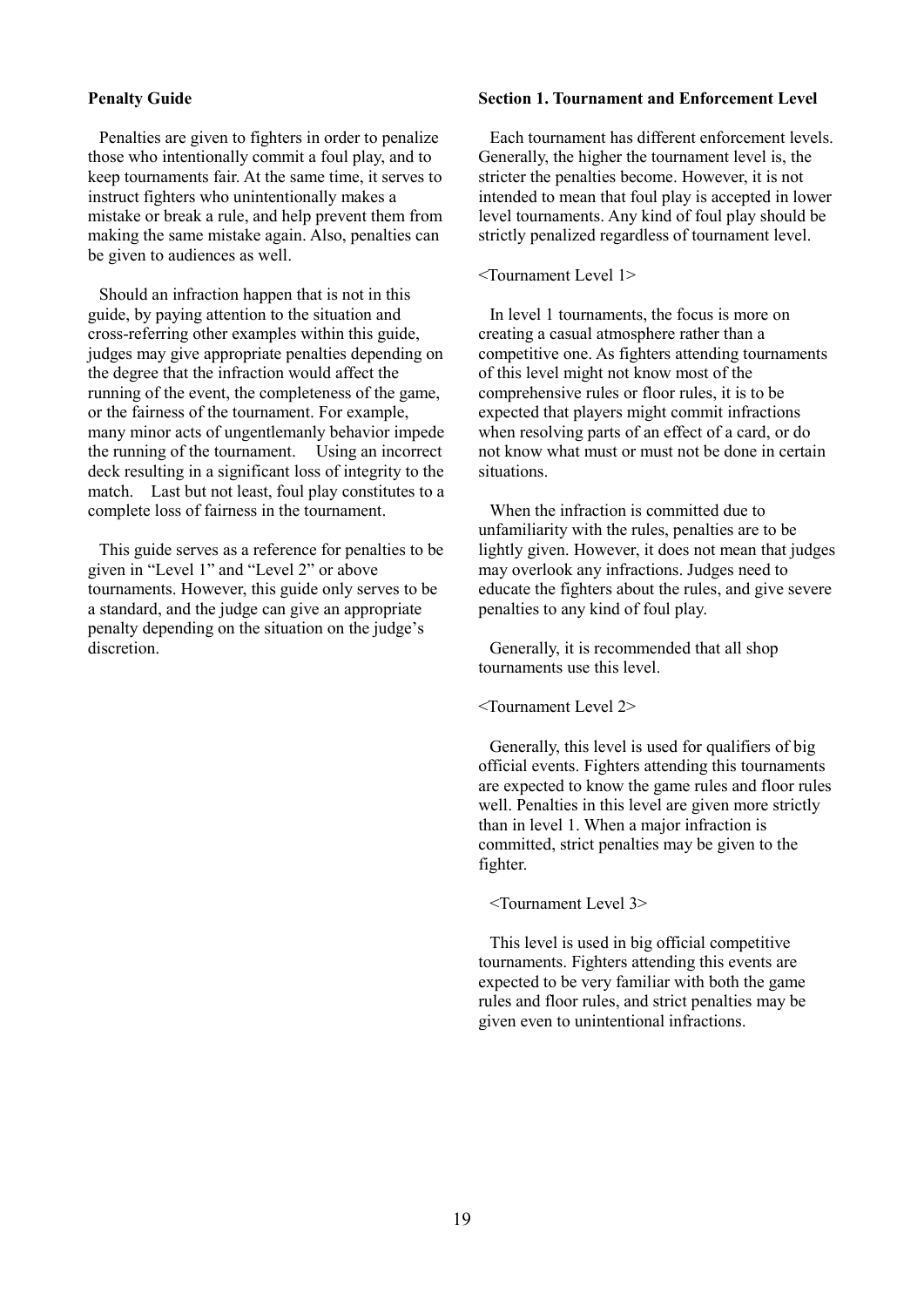# **Section 2. Rank of Penalties**

Penalties are divided into several ranks. Each penalty will be upgraded if the same fighter does the same infraction again within the same tournament. If a fighter receives a penalty of the same rank but for a different infraction, no upgrades will be made. Judges will decide whether those infractions are the same or not. For each penalty, they will generally only be valid during that tournament.

When judges give a fighter a penalty, judges must tell the fighter verbally what the infraction is and what the penalty is. Each penalty only lasts until end of the tournament. Also, when required, penalties will be recorded on the score sheet with the description of the penalty.

# **"Verbal Caution"**

A verbal caution, or caution for short, is a penalty for very minor infractions. It may be regarded as a penalty, but the main reason for a verbal caution is to enlighten fighters and guide them towards the proper actions. If the player receives one or more cautions for the same infraction within the same tournament, it can be upgraded to a "warning" at the discretion of the judge.

Cautions should be recorded on the score sheet for repeated infractions and upgrades.

### **"Warning"**

A warning is a penalty for a bigger infraction than cautions, but not too severe. A warning is given to a fighter when he is an interference to the tournament, or has committed moderate infractions. Warnings are to be recorded in case of repeat infractions and upgrades.

If the player receives a warning level penalty for the same infraction within the same tournament, it can be upgraded to a "loss of game", "loss of match", or "disqualification" at the discretion of the judge. With regards to the infractions stipulated in 'Section. 3', all infractions listed under the same sub-section are regarded as the same infraction. For multiple warnings given to non-listed infractions, it is up to the discretion of the judge if the penalties should be upgraded.

#### e.g.

A warning for "3.5.1. Failure to Reveal Cards" and a warning for "3.5.3. Looking at Extra Cards" was given to the same fighter. As these 2 infractions fall under the same sub-section "3.5. Penalty for Revealing/Moving Cards in Zones", it will result in an upgraded infraction.

#### e.g.

A warning for "3.4. Forgetting to Resolve Automatic Abilities" and a warning for "3.9.1. Common Tardiness" was given to the same fighter. As these 2 items fall under different sub-sections, it will not result in an upgraded infraction.

### **"Loss of Game"**

If a loss of game is given during a game, the game ends immediately and the fighter loses the game. A loss of game is given to a fighter when he or she has committed a major infraction.

If it is given between matches, the penalty is applied to the first game of the next match. If the game was close to the end and that game ended in that fighter's loss, the judge may choose to apply the penalty to the next game.

When a judge gives a fighter a loss of game, he or she must report that to the head judge.

## **"Loss of Match"**

If a loss of match is given during a match, the match ends immediately and the fighter loses the match. A loss of match is given to a fighter when he is a big interference to the tournament, or has committed severe infractions.

If it is given between matches, the penalty is applied to the next match. If the match was close to the end and that match ended in that fighter's loss, the judge may choose to apply the penalty to the next match.

When a judge gives a fighter a loss of match, he or she must report that to the head judge.

#### **"Disqualification"**

A disqualification is given to a fighter who has committed a major foul play or unsportsmanlike conduct.

If a fighter is given this penalty, he or she is excluded from the tournament immediately and any match in progress will be ruled as the fighter's loss.

If a fighter is given this penalty, all prizes that he or she had already gotten from the tournament and his or her standing in the tournament can be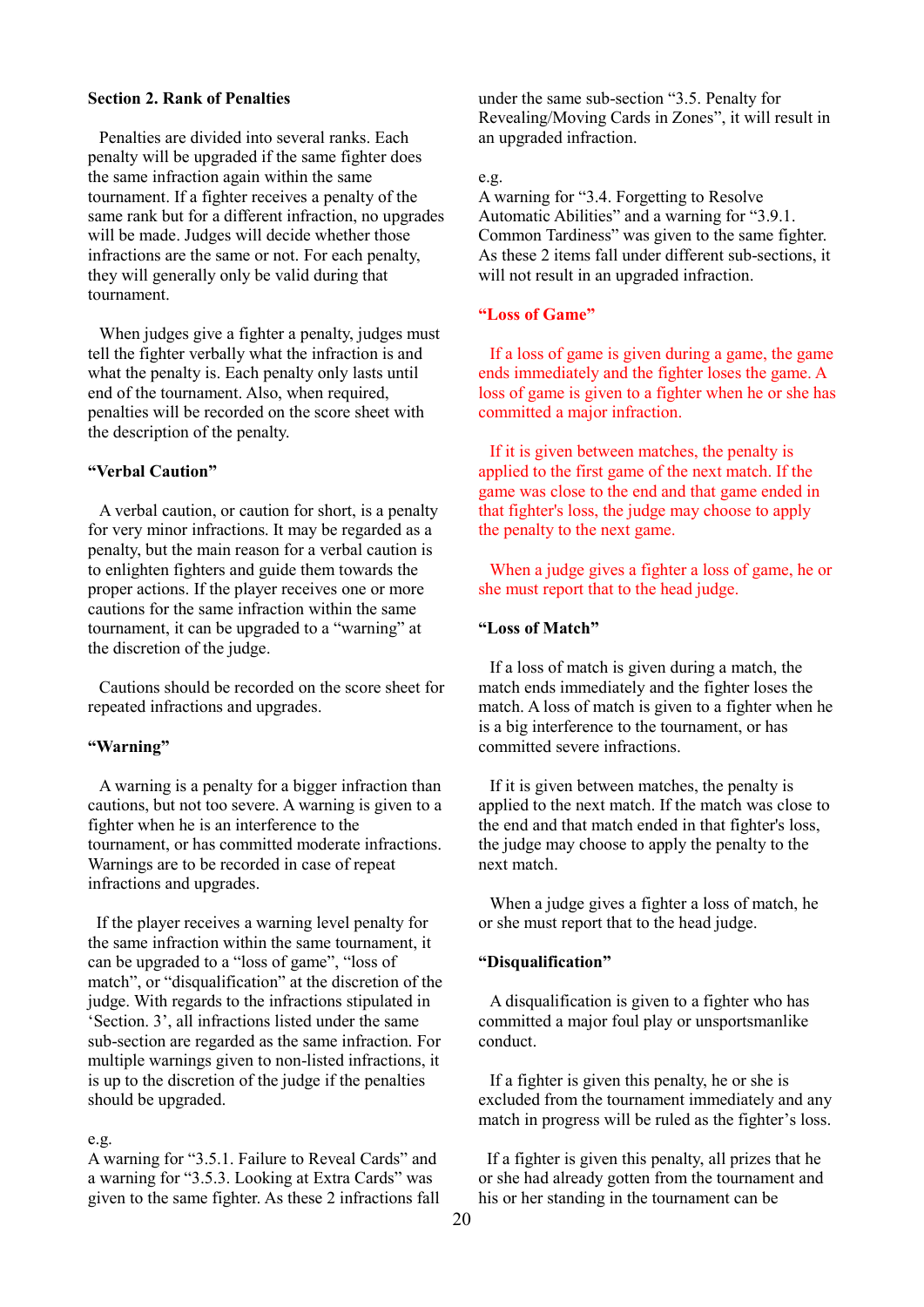revoked at the discretion of the event organizer or head judge. Even if said fighter's standing in the tournament is revoked, it will not change his or her win-loss results against his or her opponents. As for the revoked prizes and standing, it is up to the organizer or head judge's discretion if they should be void or passed down to the next possible fighter.

Even if an infraction that will be penalized with a disqualification is found after the tournament by the official the penalty of disqualification can still be given by the official.

Normally, only head judges are able to give disqualifications. Should this penalty be given, the head judge must report the details to Bushiroad.

Additionally, the participant that has been given this penalty can be ejected from the venue by the decision of the event organizer or head judge after permission has been provided by the event organizer. Participants given the penalty must leave the venue immediately and may not return until the organizer gives permission.

In the case when a disqualification is given, the participant may be suspended from joining Bushiroad tournaments should the infraction be deemed malicious. This decision is made and determined by Bushiroad. A fighter suspended from joining Bushiroad tournaments can be banned for a determined but nonrestrictive period of time.

If actions judged by Bushiroad leading to a disqualification occurs outside of the tournament venue, Bushiroad reserves the right to penalize these fighters, including suspensions.

# **Section 3. General Infractions**

#### **3.1. Infractions Concerning the Deck**

Infractions and penalties concerning the deck and deck registration is described in this section.

# **3.1.1. Illegal Deck when Deck Registration is Not Required**

| $=$ Default penalties $=$ |                             |
|---------------------------|-----------------------------|
| Level 1                   | Warning $\sim$ Loss of Game |
| Level 2 and above         | Loss of Game                |

e.g. Number of cards in the deck is not correct. e.g. Contents of the deck do not meet the requirement of the deck.

In the cases above, the deck is found to be illegal in the event when deck registration is not required. The fighter must fix the deck to make it legal. In addition, excess cards with the same names, or cards that do not meet the ruling criteria must be removed from the deck. In the case there are excess cards in the deck, remove cards until the deck is legal. In the case the deck is missing cards, fill the deck with cards until the deck is legal.

# **3.1.2. Illegal Deck Registration with a Legal Deck**

| $=$ Default penalties $=$ |                     |
|---------------------------|---------------------|
| Level 1                   | Warning             |
| Level 2 and above         | Loss of Game $\sim$ |
|                           | Disqualification    |

e.g. Number of cards on the deck registration sheet is not correct.

e.g. The cards within the deck registration sheet does not meet the deck construction criteria.

e.g. Card names on the deck registration sheet are ambiguous and cannot be distinguished.

In the cases above, the deck registration sheet is illegal. If the deck registration sheet is illegal, the fighter must fix the sheet to make it the same as his or her actual deck. This must be done by the fighter under the observation of a judge.

If the registration sheet contains more than the limit allowed by the rules, remove cards that are not in the actual deck. If the registration sheet contains less cards than the minimum number allowed by the rules, add cards in the actual deck that are not on the sheet. In this case, the rewritten deck registration sheet must match the actual deck. If the card name is ambiguous, check the deck and the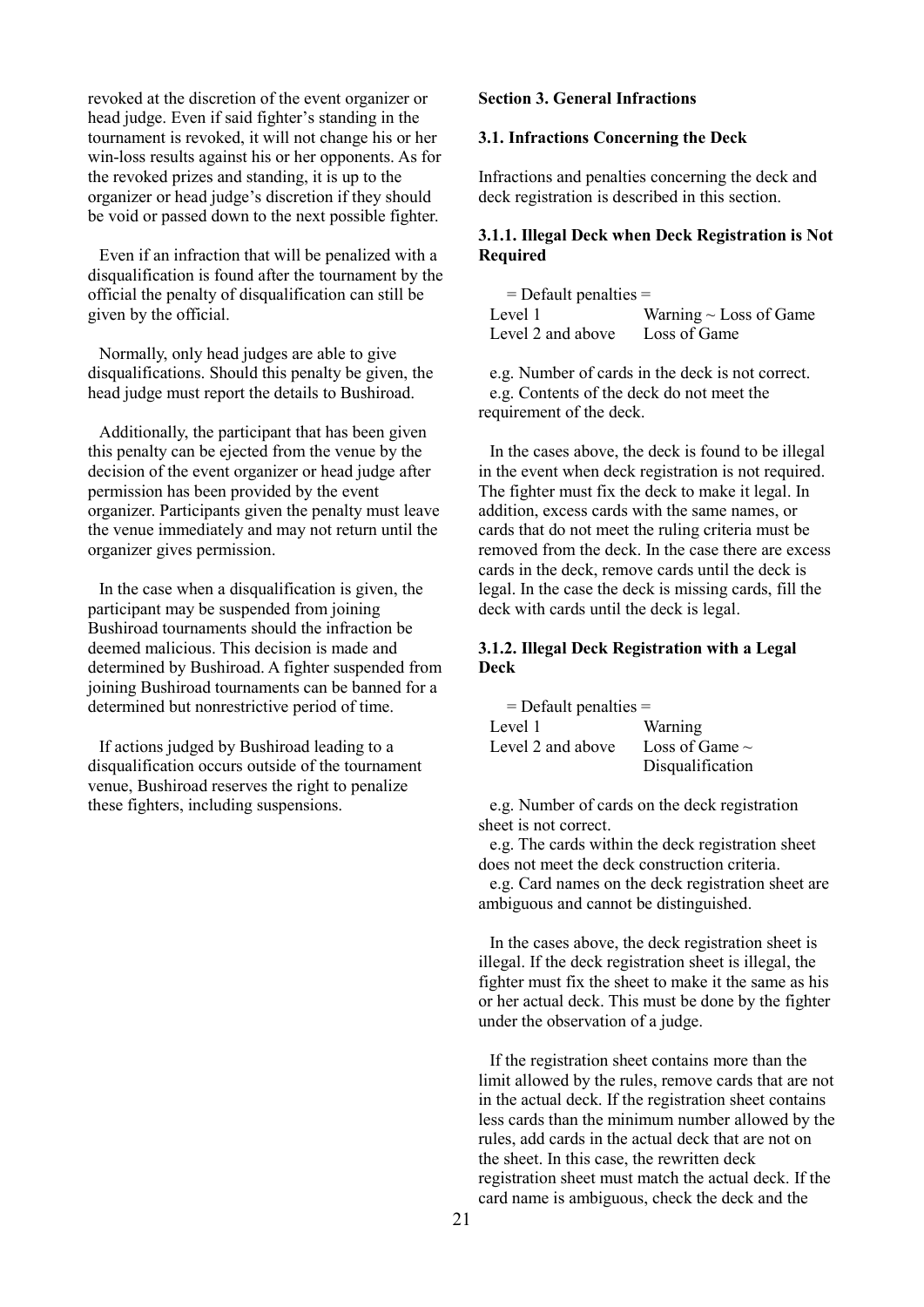fighter must rewrite the sheet to make it distinguishable.

# **3.1.3. Illegal Deck with a Legal Deck Registration**

| $=$ Default penalties $=$ |                             |
|---------------------------|-----------------------------|
| Level 1                   | Warning $\sim$ Loss of Game |
| Level 2 and above         | Loss of Game $\sim$         |
|                           | Disqualification            |

If a deck does not match with the legal deck registration sheet, the deck is illegal. If the deck is illegal, the fighter must fix the deck to make it same as the deck registration sheet. This must be done by the fighter, under the observation of a judge.

If the fighter lost his or her cards and cannot replace them, the fighter is to add another card to that deck that can be legally used. In this case, the fighter must fix the deck registration sheet to match the new deck.

# **3.1.4. Illegal Deck Registration with an Illegal Deck**

| $=$ Default penalties $=$ |                     |  |
|---------------------------|---------------------|--|
| Level 1                   | Loss of Game        |  |
| Level 2 and above         | Loss of Game $\sim$ |  |
|                           | Disqualification    |  |

In this case, it should be processed in the following manner. This must be done by the fighter, under the observation of a judge.

First, fix the deck registration sheet into a legal one. Remove excess cards of the same name or illegal cards from the sheet. Once the deck registration sheet is appropriate, adjust the contents of the deck according to the deck registration sheet. In the case that there are still excess cards in the sheet, remove cards from the sheet till appropriate. In the case that there are too little cards in the sheet, add cards that are legal to the deck into the sheet till appropriate. After doing so, match the deck registration sheet with the actual deck.

# **3.2. Conveying Incorrect Information**

Correct information such as power values, number of cards, which effect is given to which card and so on must be conveyed to the opponent correctly. In the event that incorrect information is passed on, and thus affecting the game, penalties will be meted out to the fighter accordingly. If the correct information is conveyed before affecting the game, then no penalties will be given.

# **3.2.1. Minor Infraction**

| $=$ Default penalties $=$ |                                          |  |
|---------------------------|------------------------------------------|--|
| Level 1                   | Caution                                  |  |
|                           | Level 2 and above Caution $\sim$ Warning |  |

e.g. Declaring 7 damage instead of 6, but the damage was canceled at the 4th card during damage resolution, therefore the outcome was not affected.

Instances where the fighters' strategies will not change even if the correct information had been conveyed or will not cause a situation where a particular fighter is advantageous, would fall under this category.

# **3.2.2. Major Infraction**

| $=$ Default penalties $=$ |                              |
|---------------------------|------------------------------|
| Level 1                   | Caution $\sim$ Warning       |
| Level 2 and above         | Warning $\sim$ Loss of Match |

e.g. Declaring power was 9000 instead of 6000, causing the opponent to use up more cards or abilities than necessary.

Instances where the fighters' strategies will clearly change if the correct information had been conveyed would fall under this category.

As a result, if an illegal game state is reached or winding back the game is required, refer to the next section.

### **3.3. Unintentional Illegal Game State**

# **3.3.1. Minor Infraction**

 $=$  Default penalties  $=$ Level 1 Caution Level 2 and above Caution  $\sim$  Warning

e.g. Entered the draw phase without standing his or her units.

e.g. Played characters with a higher level than his or her level and realized at the beginning of the attack phase.

If the infraction does not affect the current game, correct the infraction until it is a legal game state. If required, the judge must correct the game state legal with neutrality so that the fighter who has committed the infraction does not gain any advantage. If the game had advanced to the point that it cannot be corrected, it will fall under a moderate or major infraction.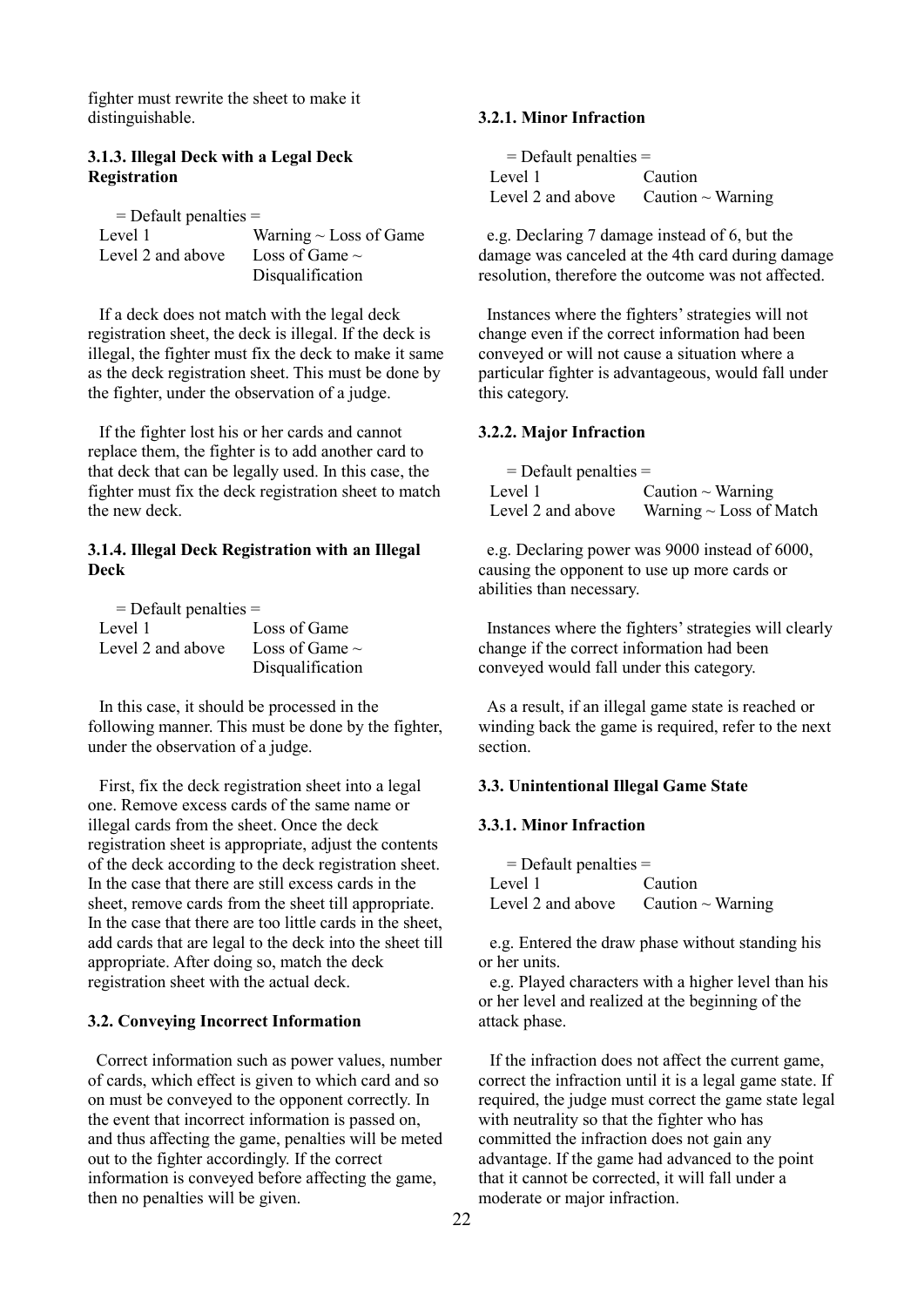### **3.3.2. Moderate Infraction**

| $=$ Default penalties $=$ |                        |
|---------------------------|------------------------|
| Level 1                   | Caution $\sim$ Warning |
| Level 2 and above         | Warning                |

e.g. Called units with a higher grade than his or her vanguard and realized at the beginning of his or her opponent's draw phase.

e.g. Had received one more damage than he or she should have and realized at the beginning of his or her opponent's main phase.

As the infraction might affect the strategy of the game, the game situation cannot be reverted by simply reversing the steps. However, if the game state is illegal, make the game state legal by the judgment of the judge. If required, the judge must correct the game state legal with neutrality so that the fighter who has committed the infraction does not gain any advantage.

### **3.3.3. Major Infraction**

| $=$ Default penalties $=$ |              |
|---------------------------|--------------|
| Level 1                   | Loss of Game |
| Level 2 and above         | Loss of Game |

e.g. Mixed up the cards in his stock and his hand, and cannot tell which ones were in the hand.

If the infraction is too severe to fix the game, the fighter is penalized with a Loss of Game. However, in tournaments level 2 and below, if it is still possible to legalize the game state under the judgment of the judge, the game state can be legalized by the judge taking into consideration that the fighter who made the mistake does not gain an advantage, and the game can continue. In this case, the fighter who has committed the infraction will be given a warning instead.

#### **3.4. Forgetting to Resolve Automatic Abilities**

| $=$ Default penalties $=$ |                        |
|---------------------------|------------------------|
| Level 1                   | Caution $\sim$ Warning |
| Level 2 and above         | Warning                |

If any triggered automatic abilities were overlooked, by the judgment of the judge, resolve it in the next check timing. However, if the automatic ability has "may" in the effect, it is considered that the fighter chose not to resolve it, and there are no penalties given.

### **3.5. Penalty for Revealing/Moving Cards in**

# **Zones**

**3.5.1. Failure to Reveal Cards**

# **3.5.1.1. In the Case When the Card can be Distinguished**

| $=$ Default penalties $=$ |                        |
|---------------------------|------------------------|
| Level 1                   | Caution $\sim$ Warning |
| Level 2 and above         | Warning                |

e.g. If a card chosen by "Search your deck for up to one 《Magic》, reveal it to your opponent, shuffle the rest of your deck, and put the chosen card on the top of your deck." is not revealed to the opponent and put on the top of his or her deck. The card on the top of his or her deck is a  $\langle\langle \text{Magic} \rangle\rangle$  card.

If a fighter moved a card that should have been revealed to a hidden zone without revealing it, and both fighter can tell which card it was, reveal the card. If the revealed card is a legal card, the penalty stated above is applied. If the revealed card is an illegal card, it is considered as a foul play and is penalized under a different category.

# **3.5.1.2. In the Case When the Card cannot be Distinguished**

| $=$ Default penalties $=$      |              |
|--------------------------------|--------------|
| Level 1                        | Loss of Game |
| Level 2 and above Loss of Game |              |

e.g. If a card chosen by "Search your deck for up to one 《Magic》 character, reveal it to your opponent, and put it into your hand. Shuffle your deck afterwards." is not revealed to the opponent and put into his or her hand. The opponent cannot tell which card is chosen.

If fighters cannot agree with which card it is that was not revealed, the game is in an irreversible situation. However, in tournaments level 2 and below, if it is still possible to legalize the game state under the judgment of the judge, the game state can be legalized by the judge taking into consideration that the fighter who made the mistake does not gain an advantage, and the game can continue. In this case, the fighter who has committed the infraction will be given a warning instead.

### **3.5.2. Failure to Discard Cards**

 $=$  Default penalties  $=$ Level 1  $\qquad \qquad$  Caution ~ Warning Level 2 and above Warning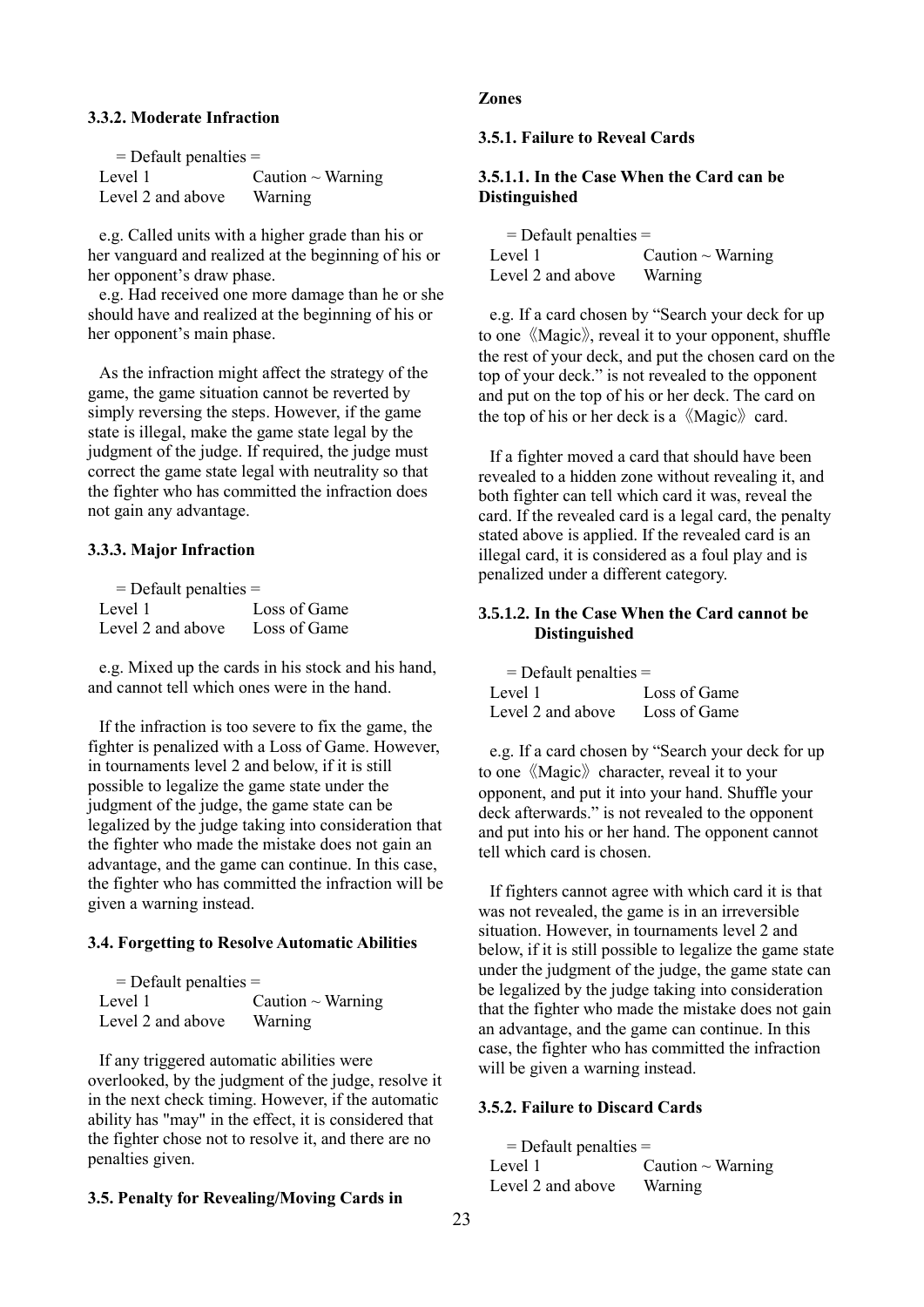e.g. A fighter played an effect with "Draw up to two cards, choose a card from your hand and discard it." and the player fails to discard a card, but realizes it at his or her end phase.

e.g. A fighter has hand cards exceeding the maximum hand limit, and realizes it at his or her opponent's turn's draw phase.

If a fighter realized that he or she should have discarded a card, discard the appropriate number of cards.

If a fighter has any information at that time which should not have been known at the time when he or she should have discarded, choose the cards to discard randomly or reveal the hand and have the opponent choose the card to be discarded, with the judge making sure that the player who committed the infraction does not take advantage.

When a failure to move cards from zones other than the hand occurs, this ruling can be used as a base to resolve the penalty.

### **3.5.3. Looking at Extra Cards**

 = Default penalties = Level 1  $\qquad \qquad$  Caution ~ Warning Level 2 and above Warning

e.g. Flipped over the next card in the deck when drawing a card.

e.g. Dropped some cards while shuffling his or her opponent's deck.

If any cards in a zone which are not intended to be public are revealed, the fighter that revealed the cards has looked at extra cards. The act of a fighter intentionally revealing cards from his or her hand, and the seeing of an opponent's hand from such an act, are not penalized. However, as it is an action that reduces the fun factor of the game, it is not recommended.

Even if a fighter looked at several cards at the same time, it is still penalized as one infraction.

If cards in a hidden zone are revealed, the judge will first determine what cards that are not revealed within the hidden zone. Shuffle all the cards in that zone except for the card that should not have its position randomized. This action needs to be done by a judge.

#### **3.5.4. Drawing Extra Cards**

.

| $=$ Default penalties $=$      |              |
|--------------------------------|--------------|
| Level 1                        | Loss of Game |
| Level 2 and above Loss of Game |              |

If any cards move from a fighter's deck and touches a card in his or her hand, the card is considered to be drawn. As a result, if extra cards are drawn, the fighter who made that mistake will be given a "Loss of Game". However, in tournaments level 2 and below, if it is still possible to legalize the game state under the judgment of the judge, the game state can be legalized by the judge taking into consideration that the fighter who made the mistake does not gain an advantage, and the game can continue. In this case, the fighter who has committed the infraction will be given a warning instead.

Put the extra card on top of the fighter's deck. Shuffle all the cards in that zone except for the card that should not have their position randomized. This action needs to be done by a judge.

If both fighters cannot agree with which card was the extra card, and if the judge determines that it is unintentional, he or she can let the game continue. In this case, choose the cards in his or her hand randomly equal to the number of cards that were drawn and put it to the top of the player's deck or have the opponent choose the card to be returned to top deck, with the judge making sure that the player who committed the infraction does not take advantage.

# **3.6. Handling Cards in an Area Where Sequence is Required**

### **3.6.1. Card Sequence is Altered**

There are certain areas where the sequence of cards must be maintained, and if the sequence is affected and changed in any way, it is known as altering the card sequence.

# **3.6.1.1. Small Number of Affected Cards**

| $=$ Default penalties $=$ |                                          |
|---------------------------|------------------------------------------|
| Level 1                   | Caution                                  |
|                           | Level 2 and above Caution $\sim$ Warning |

e.g. In an effect where the top 2 cards of the deck is checked and placed back to their original position, the sequence is altered. e.g. Cards in the clock are shuffled.

If it is possible to revert back to the original sequence of the cards, then it shall be reverted back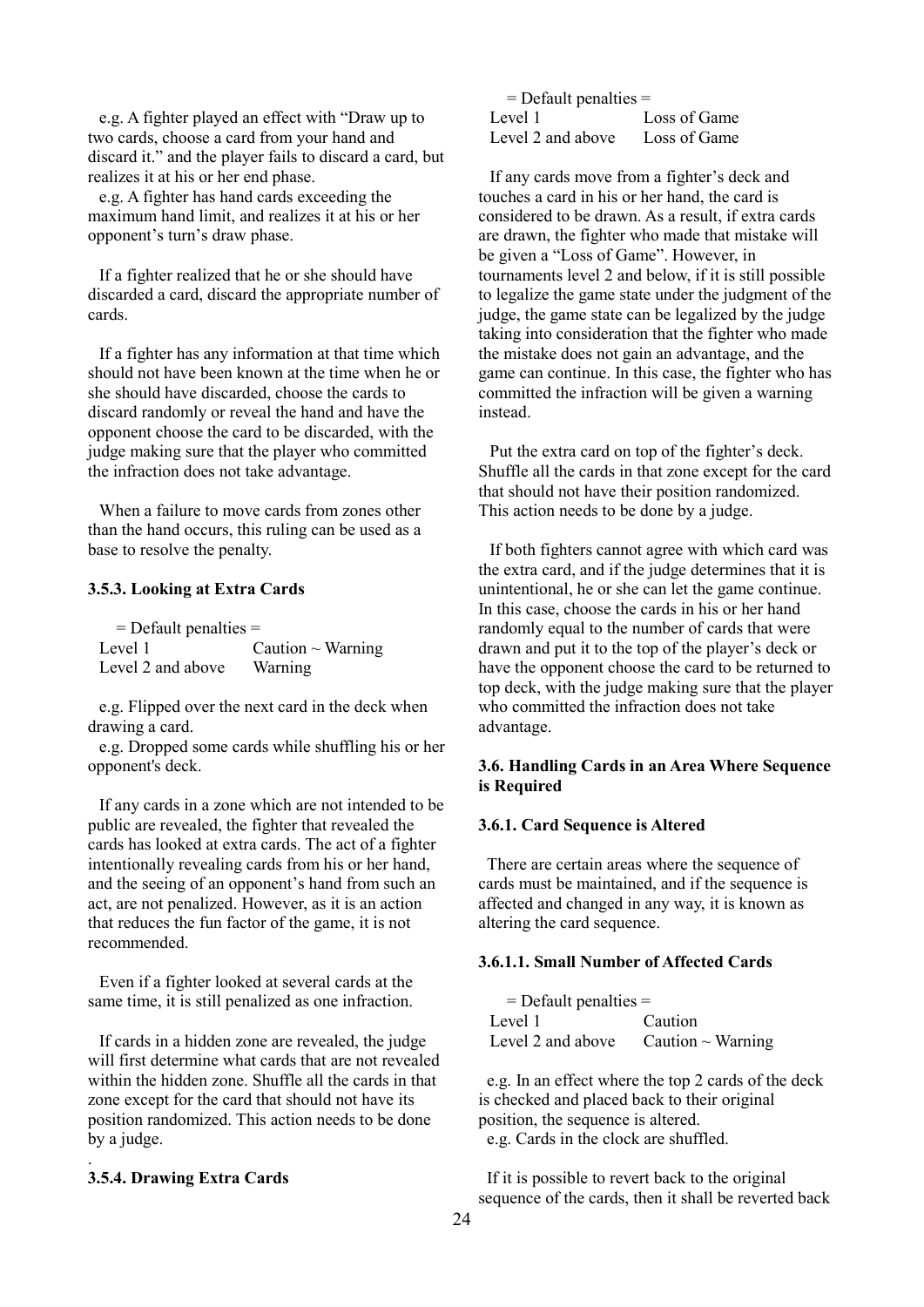to the original sequence.

If the original sequence cannot be achieved, the order of cards is decided in a random manner, or reveal the cards and have the opponent choose the order, with the judge making sure that the player who committed the infraction does not gain an advantage.

# **3.6.1.2. Large Number of Affected Cards**

| $=$ Default penalties $=$ |                        |
|---------------------------|------------------------|
| Level 1                   | Caution $\sim$ Warning |
| Level 2 and above         | Warning                |

e.g. Deck is dropped from your hand and the cards are scattered.

If it is possible to revert back to the original sequence of the cards, then it shall be reverted back to the original sequence.

If the original sequence cannot be achieved, the judge shall first determine the cards that are supposed to be in specific positions. Shuffle all other cards, then return the cards with their known positions in the sequence back to their original places.

As a result of the card sequence being altered, if those cards are mixed with cards from other areas, the game reaches an illegal game state, so please refer to another section.

### **3.6.2. Made it so Cards Can be Distinguished**

| $=$ Default penalties $=$ |         |
|---------------------------|---------|
| Level 1                   | Caution |
| Level 2 and above         | Warning |

e.g. Only 1 card in the stock is placed facing a different way or is obviously staggered from the rest of the cards in stock.

 e.g. Multiple cards in the deck are placed facing a different way from the rest of the deck.

For cards with a fixed sequence in an undisclosed area, cards must be placed in a manner where they are indistinguishable from each other. When the cards are placed on top of each other, they must be placed with no breaks in between, and although high precision is not required, care must be taken to ensure that the position and spacing are similar.

If a specific card is distinguishable or such a possibility exists, the orientation and position of the card must be adjusted to render it indistinguishable.

## **3.7. Overlooking Infractions by Accident**

# **3.7.1. The Infraction Originates from the Opponent's Cards**

= Default penalties = Level 1 Caution Level 2 and above  $\Gamma$  Caution ~ Warning

## **3.7.2. The Infraction Originates from the Fighter's Own Cards**

= Default penalties = Level 1  $\qquad \qquad$  Caution ~ Warning Level 2 and above Warning

Fighters have the responsibility to play the game in an appropriate manner. It goes without saying that the player should play his or her cards appropriately, but also cooperate and pay attention to his or her opponent to avoid any infractions.

This penalty is given to a fighter to prevent fighters from getting an advantage by overlooking infractions. If a fighter overlooked an infraction intentionally to gain an advantage, that is seen as foul play and falls under a different section.

#### **3.8. Unsportsmanlike Conduct**

Unsportsmanlike conduct are not only penalized based on actions that deviate from expected behavior, but also through the accumulation of penalties from the judgment of the judge.

# **3.8.1. Minor and Moderate Unsportsmanlike Conduct**

| $=$ Default penalties $=$ |                              |
|---------------------------|------------------------------|
| Level 1                   | Caution $\sim$ Warning       |
| Level 2 and above         | Warning $\sim$ Loss of Match |

e.g. Left garbage on the table.

e.g. Made noise outside of the venue and annoyed people in another event.

e.g. Behaved rudely towards other participants.

e.g. Used an offensive nickname in a tournament allowed to use nicknames.

e.g. Requested a judge to give his or her opponent penalties.

All participants have responsibilities to keep the tournament enjoyable and fair. For that reason, these kinds of behaviors must not be allowed. Judges can upgrade repeated unsportsmanlike conduct penalties, even if those penalties are not for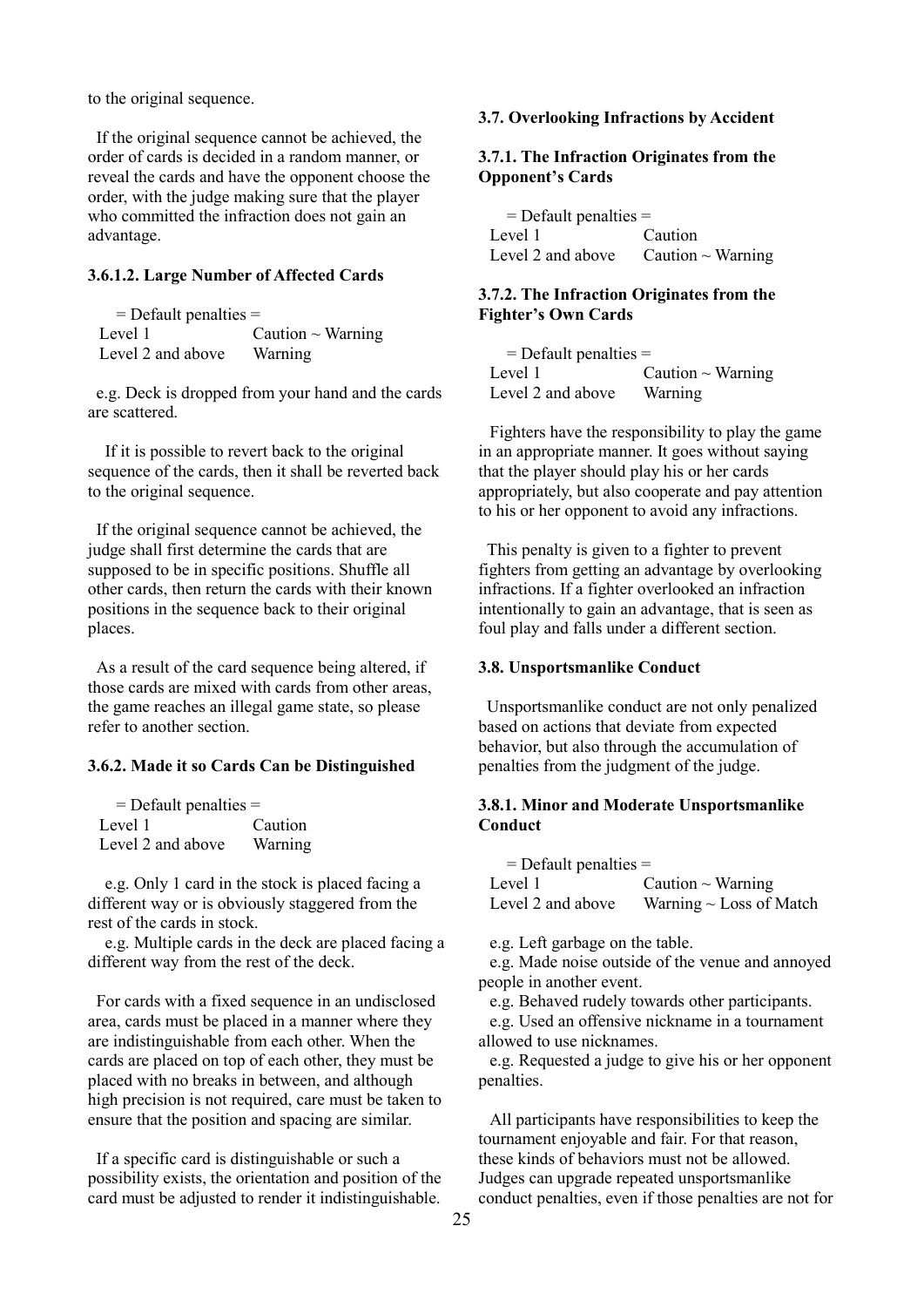the same actions.

#### **3.8.2. Major Unsportsmanlike Conduct**

| $=$ Default penalties $=$ |                         |
|---------------------------|-------------------------|
| Level 1                   | Loss of Game            |
| Level 2 and above         | Loss of Game            |
|                           | $\sim$ Disqualification |

e.g. Ignored instructions by officials.

e.g. Ignored rulings by judges.

e.g. Argued against the ruling from the head judge.

e.g. After losing the match, slammed his or her hands on the table and kicked the chair.

Participants need to follow all instructions by officials. This penalty is given to the participants who ignored instructions that were given to him or her individually, but not for failure to follow instructions made in general. Some offensive statements and violent behaviors would fall under this section.

#### **3.8.3. Severe Unsportsmanlike Conduct**

| $=$ Default penalties $=$ |                  |
|---------------------------|------------------|
| Level 1                   | Disqualification |
| Level 2 and above         | Disqualification |

e.g. Grabbed his or her opponent's collar to intimidate.

e.g. Stole tournament equipment.

e.g. Stole other participants' belongings.

e.g. Betted on the result of a match.

e.g. Randomly decided the result of a match.

e.g. Offered his or her opponent a share of his prize to lose on purpose.

e.g. Agreeing to a proposed bribery.

Any behavior that may break public law or any form of bribery that denounces the fairness of how the tournament will be run fall under this section.

#### **3.9. Tardiness**

#### **3.9.1. Common Tardiness**

 $=$  Default penalties  $=$ Level 1  $\qquad \qquad$  Caution ~ Warning Level 2 and above Warning  $\sim$  Loss of Match

e.g. Could not hand in the deck registration sheet in time.

e.g. Could not come to the table at the beginning of the round.

e.g. Failure to hand in the result slip even after a

long period of time had passed since the match ended.

A fighter who cannot act on time is penalized. However, this penalty should not be given to a fighter if the round had started earlier than scheduled. In that case, judges should give the fighters extra time to show up in a match.

If an opponent is not assigned at the beginning of a match after pairing, the fighter who gets a bye must also be seated at the start of the match, and only then can the bye be issued after commencement of the match and the results reported to the officials. If the fighter with no opponent is not seated at the start of the match, a similar penalty may be issued just like the other fighters who are tardy.

# **3.9.2 Severe Tardiness**

= Default penalties = Level 1 Loss of Match Level 2 and above Loss of Match

e.g. A fighter did not show up at the table after 5 minutes from the beginning of the round.

In the case of a severe tardiness, the fighter is considered to have lost the match. After that, if his score sheet is not submitted to the score keeper or any staff, then, the fighter is automatically dropped from the tournament.

### **3.10. Failure to Play the Proper Match**

| $=$ Default penalties $=$ |                        |
|---------------------------|------------------------|
| Level 1                   | Caution $\sim$ Warning |
| Level 2 and above         | Warning                |

If a fighter comes to the wrong table and started the match, both fighters at that table will be penalized.

Then, the fighter playing at the wrong table must move to the correct table. However, if the time lapsed is longer than the determined time of severe tardiness, the penalty for severe tardiness will be given.

# **3.11. Marked Cards**

### **3.11.1. Random Marking of Cards**

= Default penalties = Level 1  $\qquad \qquad$  Caution ~ Warning Level 2 and above Warning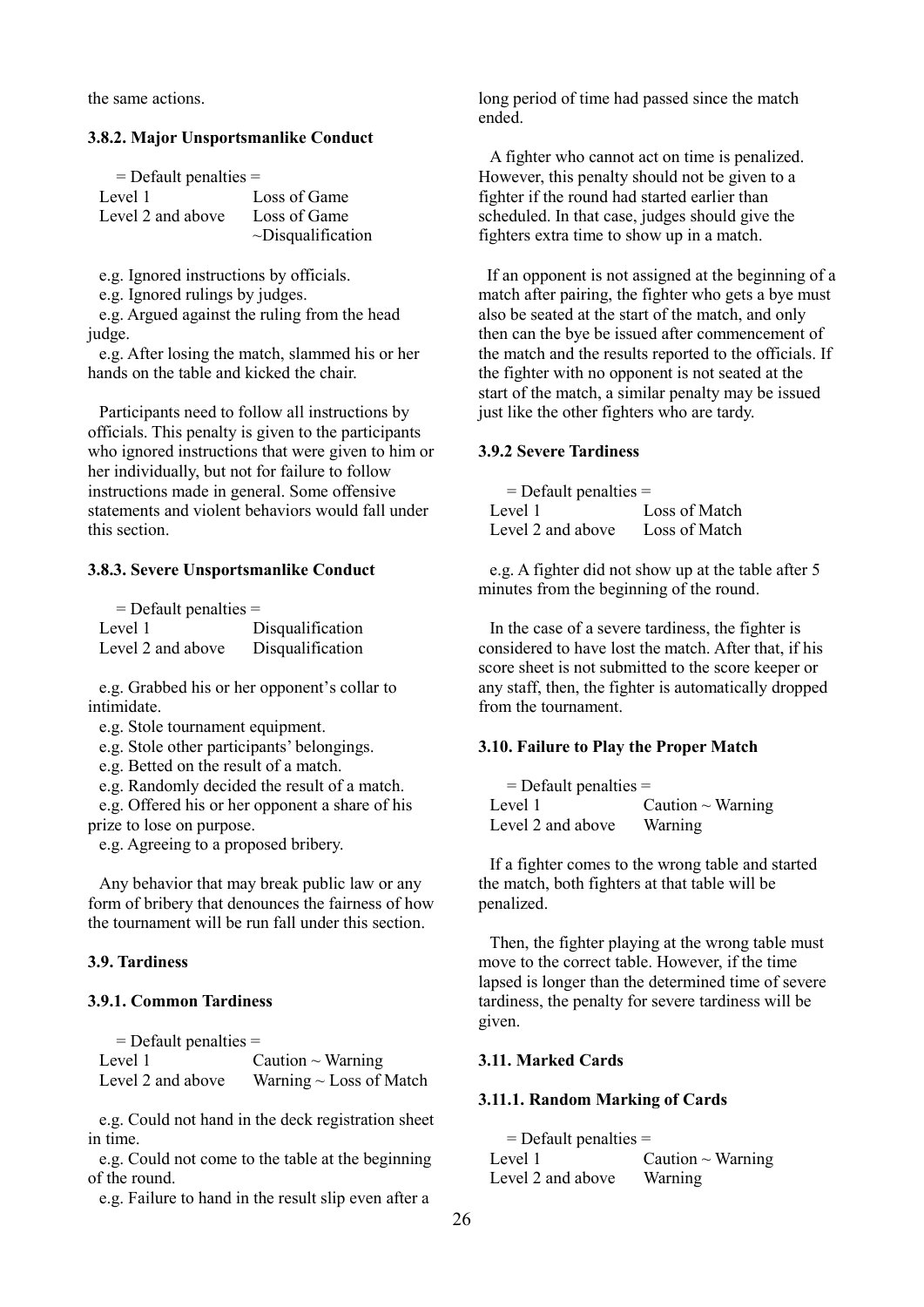e.g. Some sleeves have scratches, but it is not possible to distinguish the cards.

If there are any marks on sleeves or there are bends on cards but does not give any big advantage to a fighter, it would fall under this section. The fighter must change his or her cards or sleeves to ones without marks.

### **3.11.2. Patterned Marking of Cards**

| $=$ Default penalties $=$ |                             |
|---------------------------|-----------------------------|
| Level 1                   | Warning $\sim$ Loss of Game |
| Level 2 and above         | Loss of Game                |

e.g. All the sleeves on trigger units have bent corners and are distinguishable.

e.g. All climax cards are upside down in the deck.

If any marks on sleeves or bent cards make them distinguishable and it is determined by the judge that it gives a big advantage to the fighter, it will fall under this section. However, this is for cases where it is determined to be unintentional. If a fighter does this intentionally, it is a foul play and would fall under a different section. The fighter must change his or her cards or sleeves into ones without marks.

#### **3.12. Improper Shuffle**

 $=$  Default penalties  $=$ Level 1 Warning  $\sim$  Loss of Game Level 2 and above Loss of Game

e.g. Shuffling without the use of multiple types of shuffling methods.

e.g. Shuffling at an angle such that the printed side of the card is visible.

e.g. Placing specific cards in an order, and asking the opponent to cut without shuffling.

e.g. With regards to an obviously not thorough shuffle, the opponent has mentioned it and asked for a more complete shuffle, yet the fighter persists with non-thorough shuffles.

Decks must be shuffled well and totally randomized before being presented to the opponent to shuffle or cut. Should the cards not be in a sufficiently unintended order, this infraction will fall under this. In the case that the fighter intentionally randomized his cards insufficiently, he will still be penalized, but according to the penalties of foul play.

If a card was to appear in the deck in a specific order or way, randomness is lost. If an action were to lead into this specific order before randomizing the deck, more time will be spent to ensure cards are randomized and wastage of time will occur. If the judge feels that it constitutes to slow play, appropriate penalty will be given.

A fighter cannot skimp on the shuffling procedures citing the end of a game as a reason. Shuffling during a match is considered within the time required for a match. Fighters are required to proceed with their matches with that in mind.

### **3.13. Placing Cards in Sequence**

| $=$ Default penalties $=$ |         |
|---------------------------|---------|
| Level 1                   | Caution |
| Level 2 and above         | Warning |

e.g. Placing trigger units evenly before shuffling the deck.

e.g. When shuffling the main deck, intentionally shifting specific cards which are close together evenly in the deck.

Just like the examples provided above, you cannot change the order of cards in an area or zone where such an action is prohibited, even if you shuffle the cards afterwards.

# **3.14. Excessive Handling of Cards in Areas Besides the Hand**

| $=$ Default penalties $=$ |                        |
|---------------------------|------------------------|
| Level 1                   | Caution $\sim$ Warning |
| Level 2 and above         | Warning                |

e.g. Flicking the top few cards of the deck repeatedly.

e.g. Repeating the action of picking up cards from your hand, clock or waiting room, and putting them back down again repeatedly.

e.g. Picking up the cards in your deck, and checking the number of cards in it repeatedly within a short period of time.

By performing actions similar to those mentioned in the examples above, there is probable cause to suspect cheating, and possibility of foul play, so such actions must not be performed excessively.

# **3.15. Improper Behavior that Interferes with Operation of the Tournament**

 = Default penalties = Level 1 Warning Level 2 and above Warning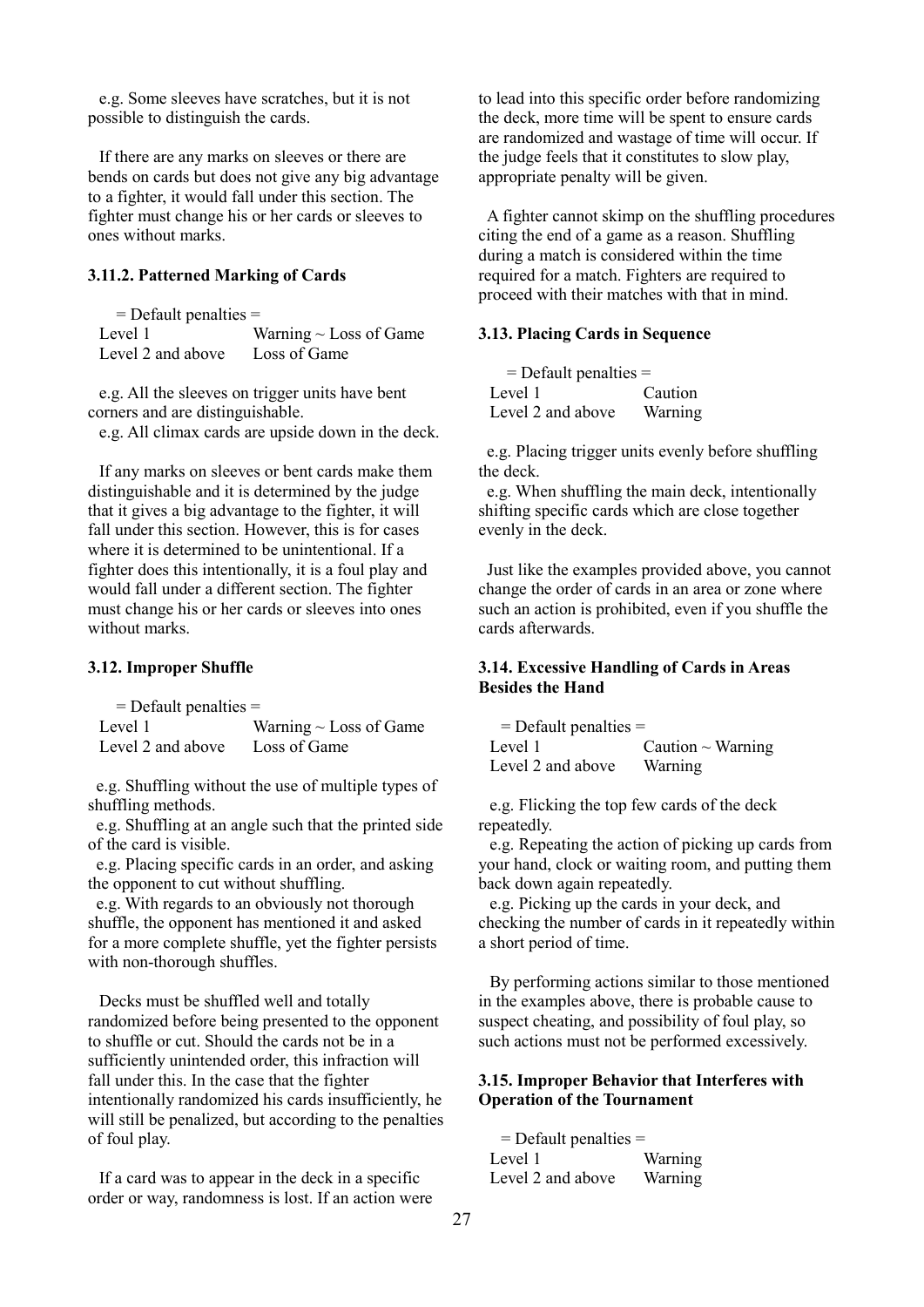e.g. Despite announcements not to stand too close to the fighters playing a match, standing too close to a fighter and bothering him or her during said match.

e.g. Despite instructions to take a seat for the next match after pairing, the fighter does not do so.

e.g. Leaving large personal belongings in the middle of the aisle, and leaving the area.

e.g. Spilling a drink on the tables, rendering it unusable for the time being.

e.g. Entering the tournament management areas run by staffs, creating a ruckus or loitering close by for long periods of time.

Fighters have the responsibility to cooperate with officials so that the tournament progresses smoothly and fairly. It is a responsibility to follow announcements made. Furthermore, please take note not to miss any announcements which may concern you personally.

Similarly, obstructing the smooth flow/process of a tournament goes against the responsibilities. Depending on the degree of interference, or if the fighter involved admits to doing so, it is regarded as ungentlemanly behavior, so kindly refer to that section for further details.

# **3.16. Consumption of Food while Playing in Matches**

 = Default penalties = Level 1 Warning Level 2 and above Warning

Eating food, including candy and gum during a match may interfere with the smooth progression of the game. Prior permission must be sought from the organizers or head judge.

# **3.17. Use of Unnecessary Electronic Devices in a Match**

| $=$ Default penalties $=$ |         |
|---------------------------|---------|
| Level 1                   | Warning |
| Level 2 and above         | Warning |

Using electronic device during a match may be a probable cause of cheating. Except the usage of time-keeping devices and other aids, prior permission must be sought from the organizers or head judge.

### **3.18. Note-taking**

 = Default penalties = Level 1 Warning Level 2 and above Warning

Taking notes during a game may obstruct or slow the game down. Prior permission must be sought from the organizers or head judge.

Currently, keeping track of life changes for Future Card Buddyfight does not infringe on this section.

# **3.19. Infractions Related to Score Sheets**

# **3.19.1. Improper Results Written on a Score Sheet**

| $=$ Default penalties $=$ |                        |
|---------------------------|------------------------|
| Level 1                   | Caution $\sim$ Warning |
| Level 2 and above         | Warning                |

Fighters are considered to be agreeing with the results on a result slip or score sheet when he or she presents it to officials. Generally, it cannot be fixed after it is presented. Improper result interfere with a smooth and fair tournament, and is penalized.

### **3.19.2. Damaging a Score Sheet**

| $=$ Default penalties $=$ |                        |
|---------------------------|------------------------|
| Level 1                   | Caution $\sim$ Warning |
| Level 2 and above         | Warning                |

# **3.19.3. Losing a Score Sheet**

| $=$ Default penalties $=$ |                  |
|---------------------------|------------------|
| Level 1                   | Disqualification |
| Level 2 and above         | Disqualification |

In a tournament that uses score sheets, the score sheets are vital to the smooth running of the tournament and the loss of the score sheet will result in penalties.

However, if the scores of the tournament can be recovered without impeding the speed and smoothness of the tournament, the event organizer or head judge can choose to re-issue a score sheet to the fighter. In that case, the fighter who has lost the sheet will be given a penalty of Warning  $\sim$  Loss of Match instead.

#### **3.20. Slow Play**

All fighters are to play at a proper pace, and have the responsibility to finish the game within the allocated time. Regardless of accidental or intentional, if slow play is determined, penalty with regards to the situation will be meted out to the fighter.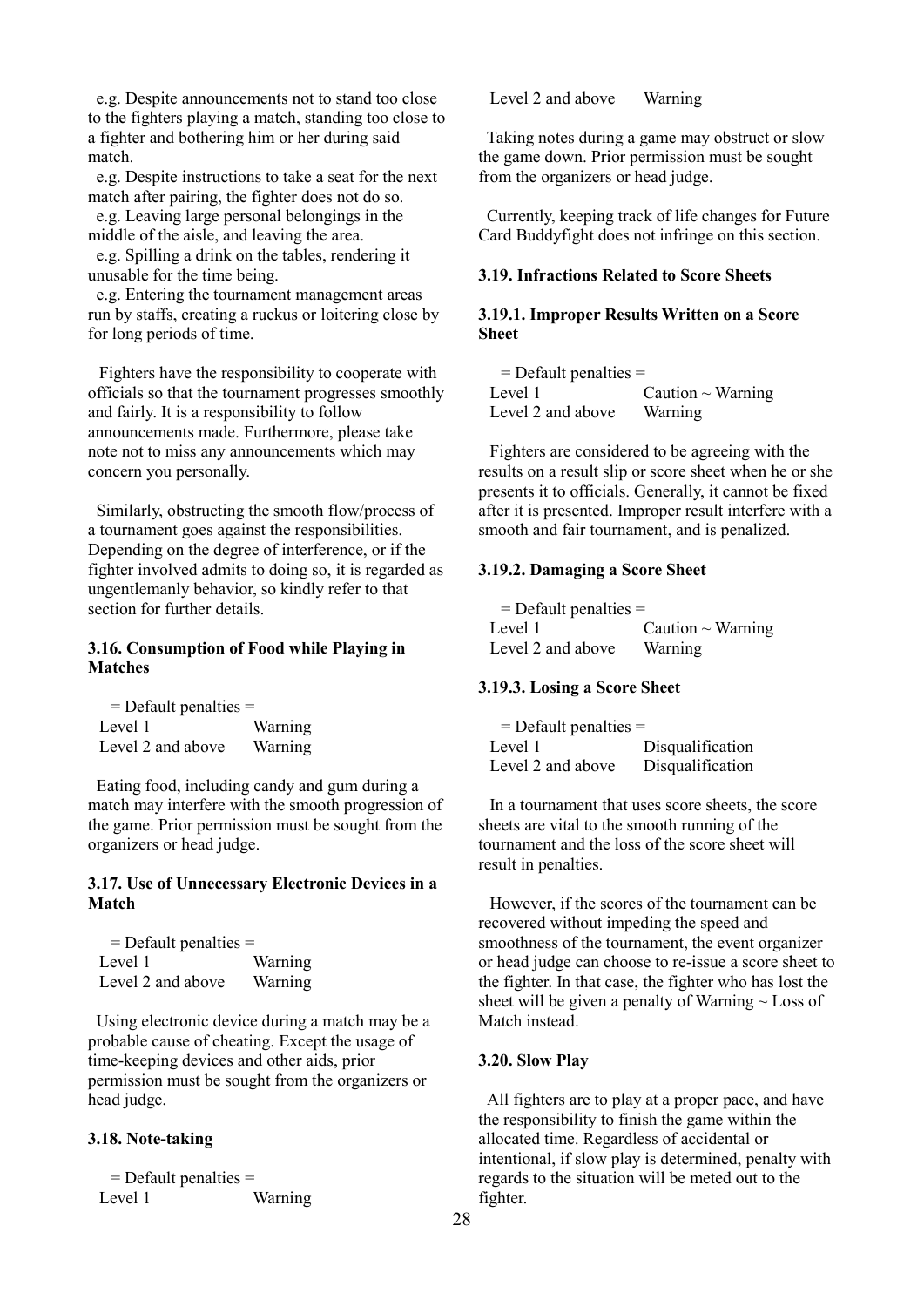### **3.20.1. Minor Cases**

| $=$ Default penalties $=$ |                                                   |  |
|---------------------------|---------------------------------------------------|--|
| Level 1                   | Caution                                           |  |
|                           | Level 2 and above $\qquad$ Caution $\sim$ Warning |  |

e.g. Thinking for too long, and stopping the progress of the game.

e.g. Worrying over the choice of card to play and taking too much time.

These penalties are applied if determined to be unintentional slow play.

## **3.20.2. Moderate Cases**

| $=$ Default penalties $=$ |                             |
|---------------------------|-----------------------------|
| Level 1                   | Caution $\sim$ Warning      |
| Level 2 and above         | Warning $\sim$ Loss of Game |

e.g. Checking the drop zone multiple times even when there are no changes in the situation.

e.g. Taking too much time than normally required to shuffle or choose a card.

e.g. Leaving the table without notifying judges or officials.

e.g. Not playing at a proper speed even if the fighter knows how much time is left in the game.

e.g. Adjusting the speed of playing with regards to the amount of time left to gain an advantage.

These penalties are applied when it is determined that a fighter performs actions irrelevant to the game, or shows no intention to complete the game within the time allocated.

### **3.20.3. Severe Cases**

| $=$ Default penalties $=$ |                     |
|---------------------------|---------------------|
| Level 1                   | Loss of Game $\sim$ |
|                           | Disqualification    |
| Level 2 and above         | Loss of Game $\sim$ |
|                           | Disqualification    |

These penalties are applied when it is determined that a fighter is intentionally playing slowly, despite multiple instructions from a judge to play at the proper speed.

# **3.21. Excessive Hand Shuffling**

| $=$ Default penalties $=$ |                        |
|---------------------------|------------------------|
| Level 1                   | Caution $\sim$ Warning |
| Level 2 and above         | Warning                |

Making too much noise when hand shuffling, and

excessive hand shuffling, may be considered by the opponent to be intimidating behavior, and may be a nuisance to the surrounding fighters. Also, excessive hand shuffling may cause damage to cards, or make markings on the sleeves, and thus, should be avoided.

# **3.22. Infractions Related to Dice (Dragoborne - Rise to Supremacy-)**

### 3.22.1. Non-penalized Cases

e.g. Dice falls off the table when rolling. e.g. Dice value cannot be determined conclusively after rolling because the die falls into a crease in the tablecloth, a crack between tables, or lies against the deck.

In these situations where the dice value cannot be properly determined after rolling, players are allowed to re-roll that particular dice. For example, if a player rolls 3 dice and only one of them fell off the table, the player only re-rolls the one that fell off. These are not infractions, and will not warrant any penalties.

e.g. Dice value changed by accident and both players can remember the die value before it changed (player rolled dice in own area, but made an unexpected bounce and hits opponent's die, changing its value etc.)

e.g. Dice value changed by accident and both players cannot remember the die value before it changed (player rolled dice in own area, but made an unexpected bounce and hits opponent's die, changing its value etc.)

In these situations where the dice value was changed by things that cannot be controlled by the player, if both players can remember and agree on the die value, then the value should be changed back to the original value. If one or both players cannot remember and agree on the die value, the die should be re-rolled, then put back into the same assignment. These are not infractions, and will not warrant any penalties.

#### 3.22.2. Minor Cases

| $=$ Default penalties $=$ |                        |
|---------------------------|------------------------|
| Level 1                   | Caution                |
| Level 2                   | Caution $\sim$ Warning |

e.g. Dice value changed, but both players can remember the die value before it changed (player mishandled die and the value changed etc.)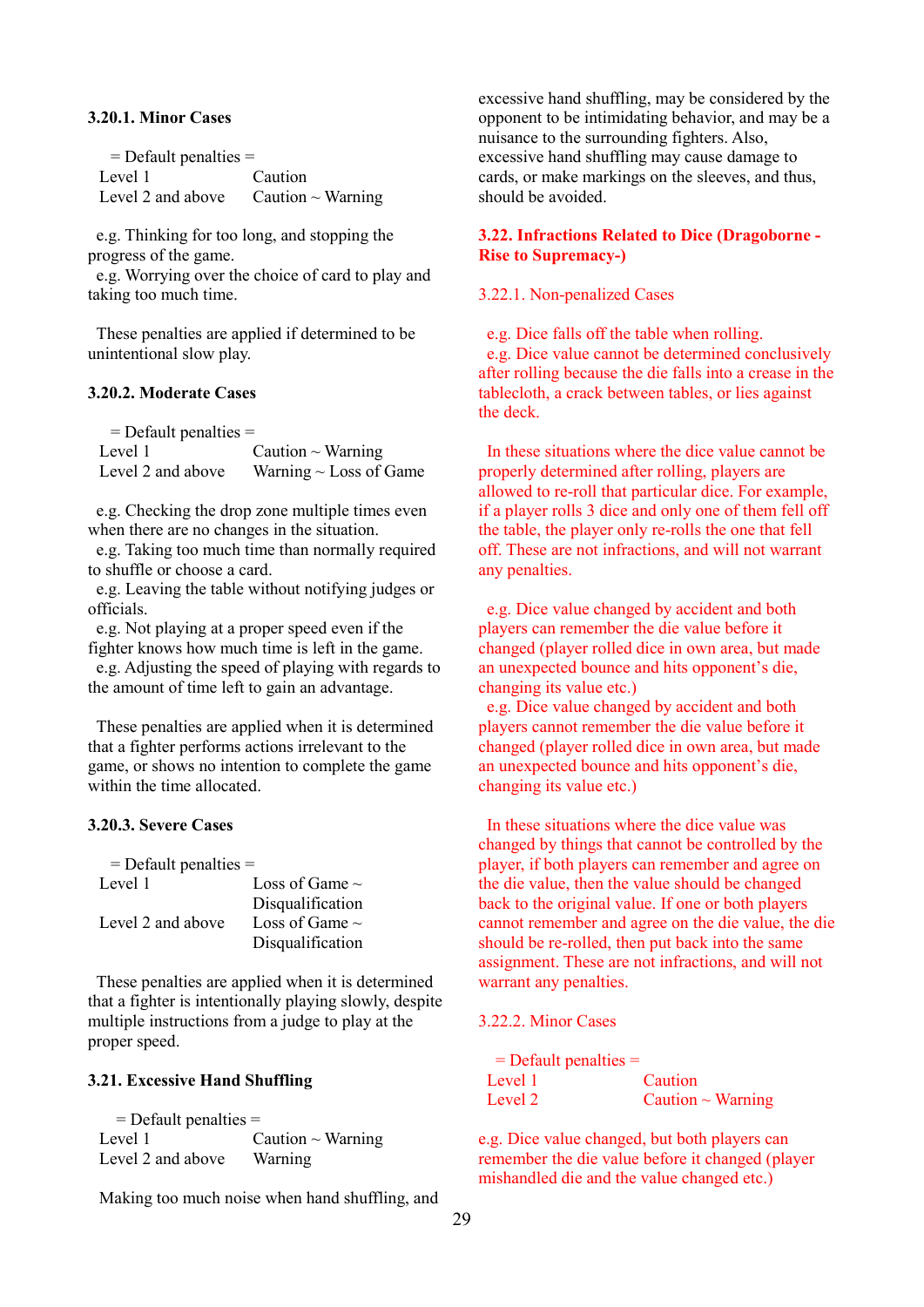The player that made the infraction will be awarded a penalty, and the die will be reverted to the original value.

3.22.3. Moderate Cases

| $=$ Default penalties $=$ |                        |
|---------------------------|------------------------|
| Level 1                   | Caution $\sim$ Warning |
| Level 2                   | Warning                |

e.g. Dice value changed and both players cannot remember the die value before it changed (player mishandled die and the value changed etc.)

The player that made the infraction will be awarded a penalty. The die is to be re-rolled, then assigned in its original position. If a player is deemed to have intentionally changed the die value to gain an advantage, that is seen as foul play and falls under a different section.

# **3.23. Others**

If a judge determines that a fighter has infringed the rules in any way, it is possible to mete out penalties to the fighters involved in that act. In order to determine the details and level of penalty, kindly refer to the other sections.

### **Section 4. Foul Play**

Any kind of foul play and cheating that harms the fairness of tournaments is not tolerated. This section explains the penalties given to fighters making intentional infractions to gain an advantage. When giving the penalty, it does not matter whether the fighter was aware that the action was a foul play.

# **4.1. Cheating**

| $=$ Default penalties $=$ |                  |
|---------------------------|------------------|
| Level 1                   | Disqualification |
| Level 2 and above         | Disqualification |

e.g. Falsified the score sheet.

e.g. Used pirated cards.

e.g. Using a fake name to enter a tournament as his or her right to enter a tournament was revoked.

e.g. Intentionally told the wrong number of cards in his or her hand to the opponent.

e.g. Realized an infraction by his or her opponent but did not call a judge, because it would give him or her an advantage.

e.g. Told incorrect information to officials to avoid his or her friend from getting penalized.

e.g. Played cards in an improper way to gain an advantage.

Any behavior to gain an advantage by handling/telling incorrect information falls under this section. Any participants may point it out to judges whenever he or she witnesses cheating.

## **4.2. Moving Cards Improperly**

| $=$ Default penalties $=$ |                  |
|---------------------------|------------------|
| Level 1                   | Disqualification |
| Level 2 and above         | Disqualification |

e.g. Intentionally perform an improper shuffle. e.g. Put cards in his or her drop zone into his or her hand while the opponent was looking away.

Any actions to move cards improperly to gain an advantage fall under this section.

### **4.3. Asking for Outside Assistance**

| $=$ Default penalties $=$ |                                 |
|---------------------------|---------------------------------|
| Level 1                   | Warning $\sim$ Disqualification |
| Level 2 and above         | Loss of Game                    |
|                           | $\sim$ Disqualification         |

Matches should be played with the fighter's own skill and no other outside assistance should be provided. For any actions asking for or getting